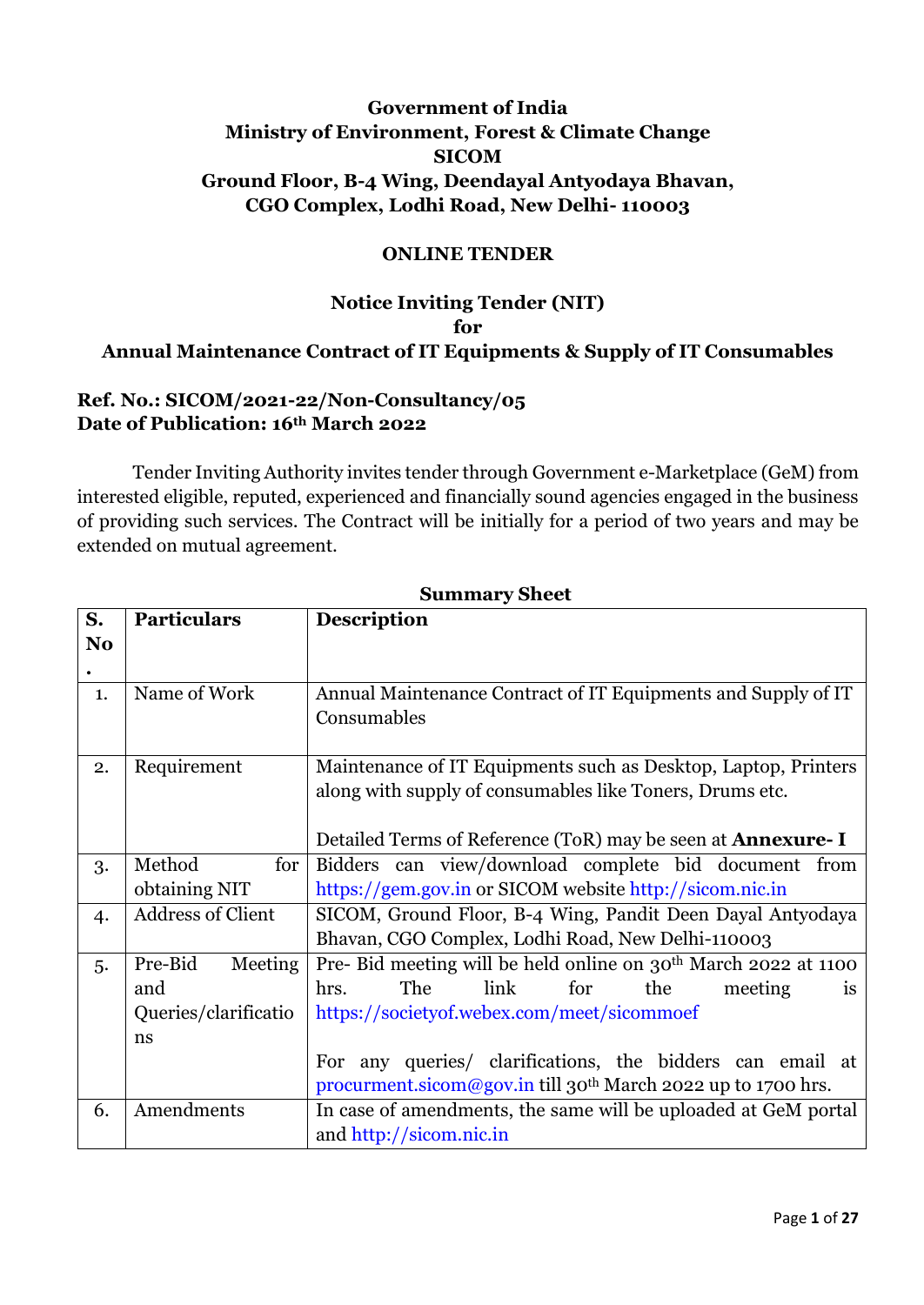| 7.  | Last date and time           | 13 <sup>th</sup> April 2022 latest by 1400 hrs                    |  |  |
|-----|------------------------------|-------------------------------------------------------------------|--|--|
|     | of<br>receipt<br>of          |                                                                   |  |  |
|     | Proposals                    |                                                                   |  |  |
| 8.  | Submission<br>of             | Bidders must submit their Technical and Financial Proposals       |  |  |
|     | Proposal                     | online at https://gem.gov.in                                      |  |  |
|     |                              |                                                                   |  |  |
|     |                              | Financial proposals of only those bidders will be opened who have |  |  |
|     |                              | been considered technically qualified                             |  |  |
| 9.  | Date and time of             | 13 <sup>th</sup> April 2022 at 1430 hrs                           |  |  |
|     | of<br>opening                |                                                                   |  |  |
|     | <b>Technical Proposal</b>    |                                                                   |  |  |
| 10. | Opening<br>of                | Will be advised after scrutiny of Technical bid                   |  |  |
|     | <b>Financial Proposals</b>   |                                                                   |  |  |
| 11. | <b>Bid Validity</b>          | 90 days from the date of opening of Technical Proposals           |  |  |
| 12. | <b>Tender Process</b>        | Please refer Annexure- II                                         |  |  |
|     |                              |                                                                   |  |  |
| 13. | <b>Eligibility Criterion</b> | Please refer Annexure- III                                        |  |  |
| 14. | Supporting                   | Please refer Annexure-IV                                          |  |  |
|     | Documents                    |                                                                   |  |  |
| 15. | Security/Bid<br>Bid          | The Bidders should sign and provide a Bid Security Declaration as |  |  |
|     | Security                     | per Annexure-V                                                    |  |  |
|     | Declaration                  |                                                                   |  |  |
| 16. | Terms & Conditions           | Please refer Annexure-XII                                         |  |  |
|     | of the Contract              |                                                                   |  |  |

The documents unsigned/incomplete shall be summarily rejected.

The bidder submitting the tender would be presumed to have read and fully understood all the terms and conditions and instructions contained in the tender documents and parts/ annexures thereof.

SICOM reserves the right to accept or reject any or all proposals without assigning any reason thereof.

> SICOM New Delhi- 110003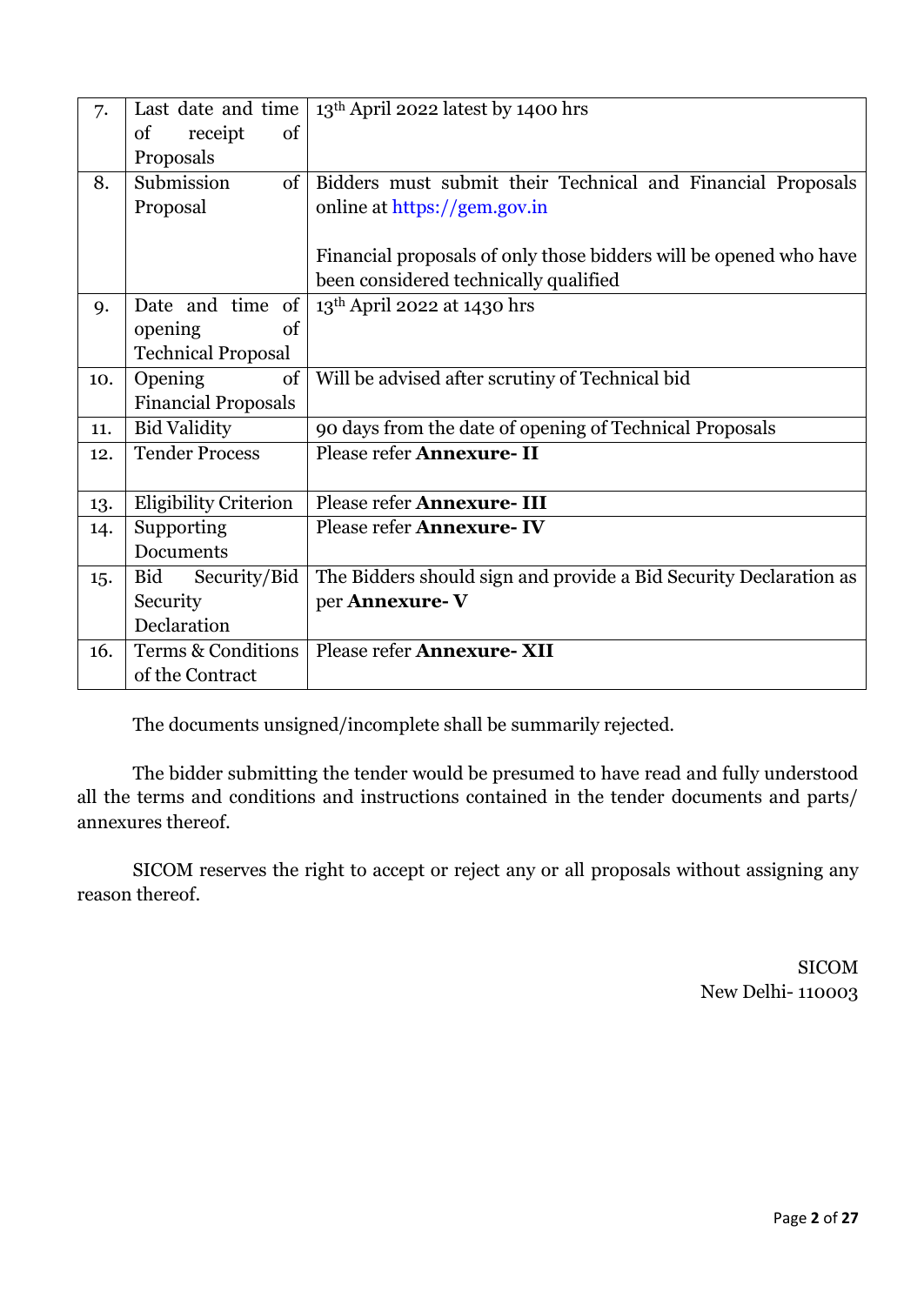## **Terms of Reference (ToRs)**

#### **Background**

1. Society of Integrated Coastal Management (SICOM) has been established under the aegis of the Ministry of Environment, Forest and Climate Change (MoEFCC), Government of India with a vision for vibrant, healthy and resilient Coastal and Marine Environment for continuous and enhanced outflow of benefits to the Country and the Coastal Community. SICOM is the nodal agency for strategic planning, management, execution, monitoring and successful implementation of Integrated Coastal Zone Management (ICZM) practices across the country under National Coastal Management Program.

#### **Objectives of the Assignment**

- 2. SICOM intends to hire a reputed/ experienced Agency to carry out the following services:
	- a) Annual Maintenance Contract of IT Equipments; and
	- b) Supply of IT Consumables on Rate contract basis with buy back.

#### **Scope of the assignment**

3. The scope of the assignment would be to provide the maintenance to the various IT Equipments as appended below and to supply the Consumables for IT & Office Equipments on rate contract basis at the rates agreed upon, as and when required.

#### (i) **Annual Maintenance Contract**

 The vendor will carry out the periodical maintenance and ensure the serviceability of all the IT equipment at SICOM. AMC will include repair & services with cost of defective/consumable parts to be borne by the SICOM. In case any IT Equipment is unserviceable, SICOM will intimate the vendor through mail / phone call. The vendor will have to adhere the timelines as mentioned in para 6 below. During the maintenance of IT Equipment, if any part needs to be replaced, the vendor will raise the invoice for that part and the same will be paid as per the actual over and the above the AMC Charges. The AMC charges will be paid by SICOM on quarterly basis.

| <b>Item</b>          | Model No.                    | Quantity       | Date of          |
|----------------------|------------------------------|----------------|------------------|
|                      |                              |                | <b>Purchase</b>  |
| Dell Desktop         | OptiPlex 3050 All-In-One (i7 | 15             | $31 - 12 - 2018$ |
|                      | Processor with 16 Gb)        |                |                  |
| Lenovo Laptop        | 320s & 520s                  | b              | $31 - 12 - 2018$ |
| <b>HP</b> Laptop     | $15g-br105tx$                | $\overline{2}$ | $31 - 12 - 2018$ |
| <b>Canon Printer</b> | IR-ADV C3330                 |                | $31 - 12 - 2018$ |

The details of the various IT Equipment which will be covered under AMC are as under: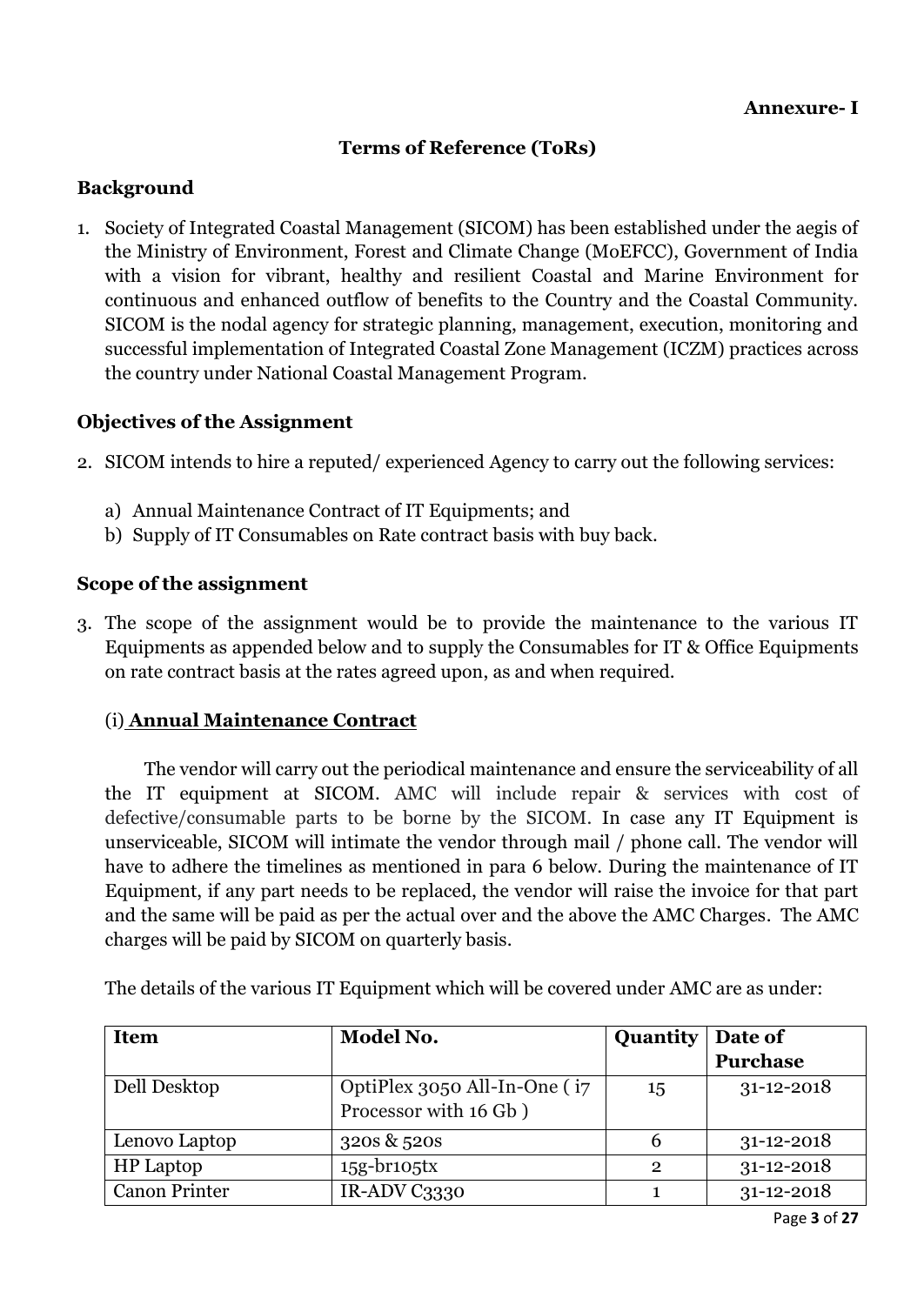| <b>HP</b> Printer            | Color LaserJet MFP E77830    | 3              | 31-12-2018       |
|------------------------------|------------------------------|----------------|------------------|
| <b>HP</b> Printer            | LaserJet pro MFP M427fdn     | 10             | 31-12-2018       |
| Dell Laptop                  | Latitude 3490(i7 Processor   | 5              | 31-12-2018       |
|                              | with 16 Gb)                  |                |                  |
| Samsung TV                   | 49" LED TV                   | $\mathbf{1}$   | 31-12-2018       |
| Sony TV                      | 85" LED TV-4K                | $\mathbf{1}$   | 31-12-2018       |
| Panasonic VC System          | KX-VC1000SX                  | $\mathbf{1}$   | 31-12-2018       |
| Panasonic cordless           | 3800KX Series                | 5              | 31-12-2018       |
| phone                        |                              |                |                  |
| Tubebinder                   | YTZ <sub>50</sub>            | $\mathbf{1}$   | 31-12-2018       |
| Spiral Bind                  | 8672                         | $\mathbf{1}$   | 31-12-2018       |
| Paper shredder Machine       | NB2425                       | $\mathbf{1}$   | 31-12-2018       |
| Canon Camera                 | Canon power shot SX540 HS    | $\overline{2}$ | 31-12-2018       |
| Cisco Controller with AP     | Cisco Aironet 1800 Series    | $\overline{2}$ |                  |
| <b>Alphion Router</b>        | <b>AONT-1143</b>             | 1              |                  |
| <b>UPS Numeric Online</b>    | ONFINITI 3KVA -96 FM C       | $\overline{2}$ | $31 - 12 - 2018$ |
| <b>Card Punching Machine</b> | <b>Card Punching Machine</b> | $\mathbf{1}$   |                  |
| Panasonic Switch             | KS-NS300                     | $\mathbf{1}$   |                  |
| Panasonic Switch             | <b>KS-NS320</b>              | $\mathbf{1}$   |                  |
| Cisco Switch                 | Catalyst 2960-x Series       | $\mathbf{1}$   |                  |
|                              | $(48$ ports)                 |                |                  |
| Cisco Switch                 | Cisco Switch                 | $\mathbf{1}$   |                  |
| Networking $-$ Ca-6/Fiber    | Data /Voice /fiber           | all            | 31-12-2018       |

**Note** – In case any additional IT equipment is purchased during the contract period, the contractor will be responsible for maintenance of those items as well.

# (ii) **Supply of Consumables for IT equipment**

The vendor will supply the consumables for IT Equipment of SICOM on Rate Contract Basis. The Rates quoted by the firm will be fixed for 2 years. The list of Consumables is as under. Please note that the quantities mentioned is only an estimate. The actual quantity may vary as per the requirement:

| S.             | <b>Printer Model</b>    | <b>Toner Details</b>        | <b>Estimated Qty of</b> |
|----------------|-------------------------|-----------------------------|-------------------------|
| No.            |                         |                             | item per year           |
|                | Printer M427 FDN        | HP CE 228 A Black           | 20                      |
| $\overline{2}$ | E-778xx Series- qnty 03 | HP W9040 MC black Managed   |                         |
|                |                         | Laser Jet Toner             |                         |
| 3              |                         | HP W9041 Cyan Managed Laser |                         |
|                |                         | Jet Toner                   |                         |
| $\overline{4}$ |                         | HP W9042 MC yellow Managed  |                         |
|                |                         | Laser Jet Toner             |                         |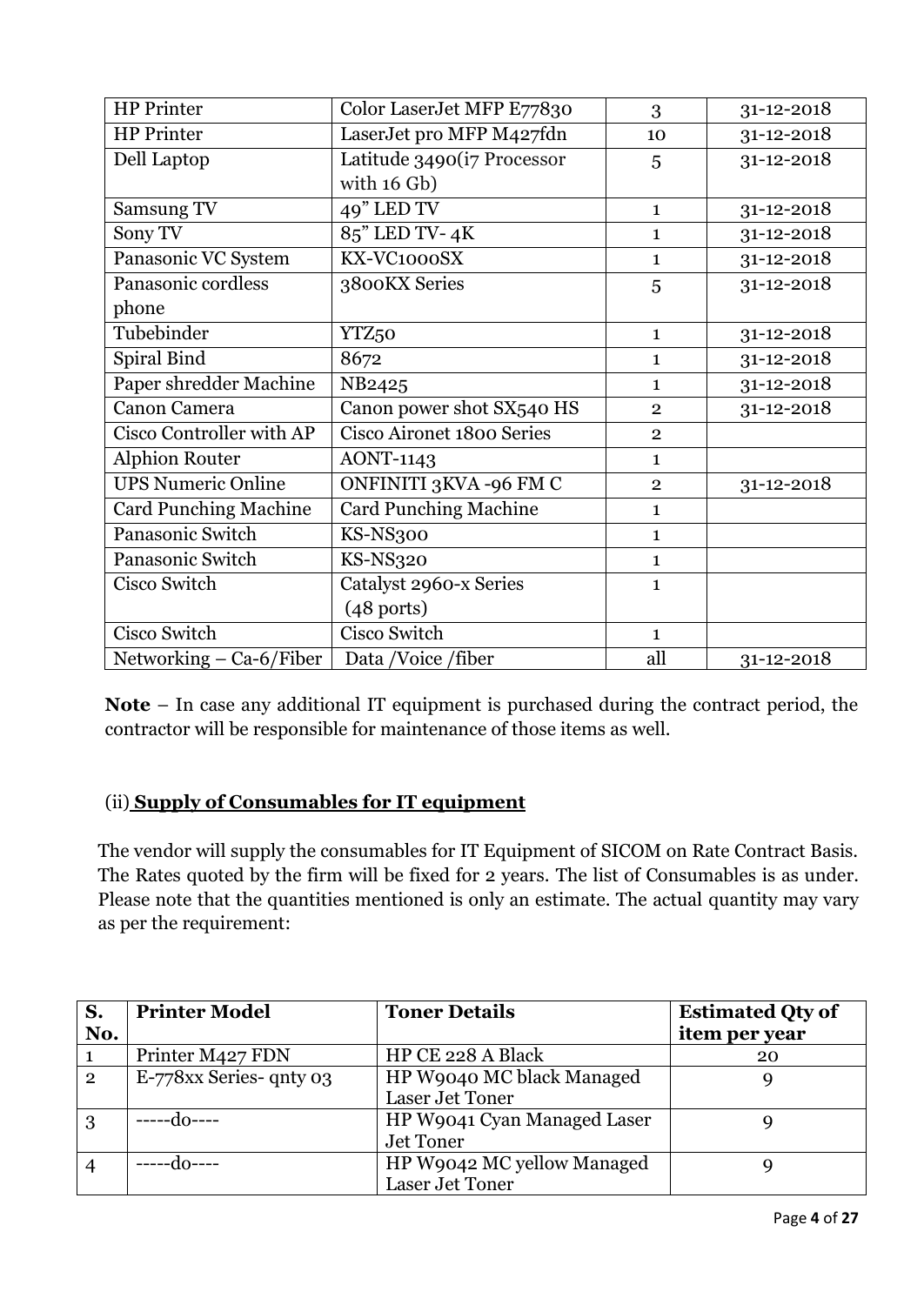| 5  | $---do---$                 | HP W9043 MC Magenta              | 9              |
|----|----------------------------|----------------------------------|----------------|
|    |                            | <b>Managed Laser Jet Toner</b>   |                |
| 6  | Printer Canon C3330        | Cannon NPG 67 Black              | 3              |
| 7  | -----do----                | Cannon NPG 67 Color Cyan         | 3              |
| 8  | -----do----                | Cannon NPG 67 Color Yellow       | 3              |
| 9  | $---do---$                 | Cannon NPG 67 Color Magenta      | 3              |
| 10 | Cannon Colour Printer.     | Cannon 331Black cartridges       | $\overline{4}$ |
|    | Model MF8200C              |                                  |                |
| 11 | E-778xx Series-qnty 03     | <b>Black Managed Laser Jet</b>   | 3              |
|    |                            | <b>Imaging Drum</b>              |                |
| 12 | $---do---$                 | Cyan Managed Laser Jet Imaging   | 3              |
|    |                            | Drum                             |                |
| 13 | $---do---$                 | <b>Yellow Managed Laser Jet</b>  | 3              |
|    |                            | <b>Imaging Drum</b>              |                |
| 14 | $---do---$                 | <b>Magenta Managed Laser Jet</b> | 3              |
|    |                            | <b>Imaging Drum</b>              |                |
| 15 | Printer Canon C3330        | NPG 67 Drum Unit Black           | $\mathbf{1}$   |
| 16 | $---do---$                 | NPG 67 Drum Unit Cyan            | $\mathbf{1}$   |
| 17 | $---do---$                 | NPG 67 Drum Unit Yellow          | $\mathbf{1}$   |
| 18 | $---do---$                 | NPG 67 Drum Unit Magenta         | 1              |
| 19 | Miscellaneous IT           | Cordless Mouse for Desktop/      | 5              |
|    | equipments                 | Laptop                           |                |
| 20 | $---do---$                 | Cordless Keyboards for           | 5              |
|    |                            | Desktops/Laptop                  |                |
| 21 | $---do---$                 | Cordless Mouse & Keyboard        | 5              |
|    |                            | (combo) for Desktop/Laptop       |                |
| 22 | Microsoft Office 5 User    |                                  | $\overline{5}$ |
| 23 | Tally ERP Gold             |                                  | $\mathbf{1}$   |
| 24 | Panasonic Activation Key   | <b>KX-VC 1000</b>                | $\mathbf{1}$   |
|    | with PC Peripheral Licence |                                  |                |
|    | for Video Conferencing     |                                  |                |

# **Period of Contract**

4. The Agency will be appointed for an initial contract period of two years. Based on the satisfactory performance, the contract may be extended on mutual consent with the same terms and conditions.

#### **Deliverables**

- 5. The deliverables of the Agency would be to:
	- a) Maintain the IT and office Equipment as mentioned in para 3(i) above. The vendor will carry out the periodical maintenance and ensure the serviceability of the same. When any equipment does not work properly, the vendor will be informed through mail/ phone and the vendor will rectify the fault within the timelines as mentioned in para 6 below. The parts which need to be replaced will be paid by SIOCM as per actual.
	- b) Supply of Consumables for IT Equipment's (Rate Contract basis) at the rates agreed upon as on required basis.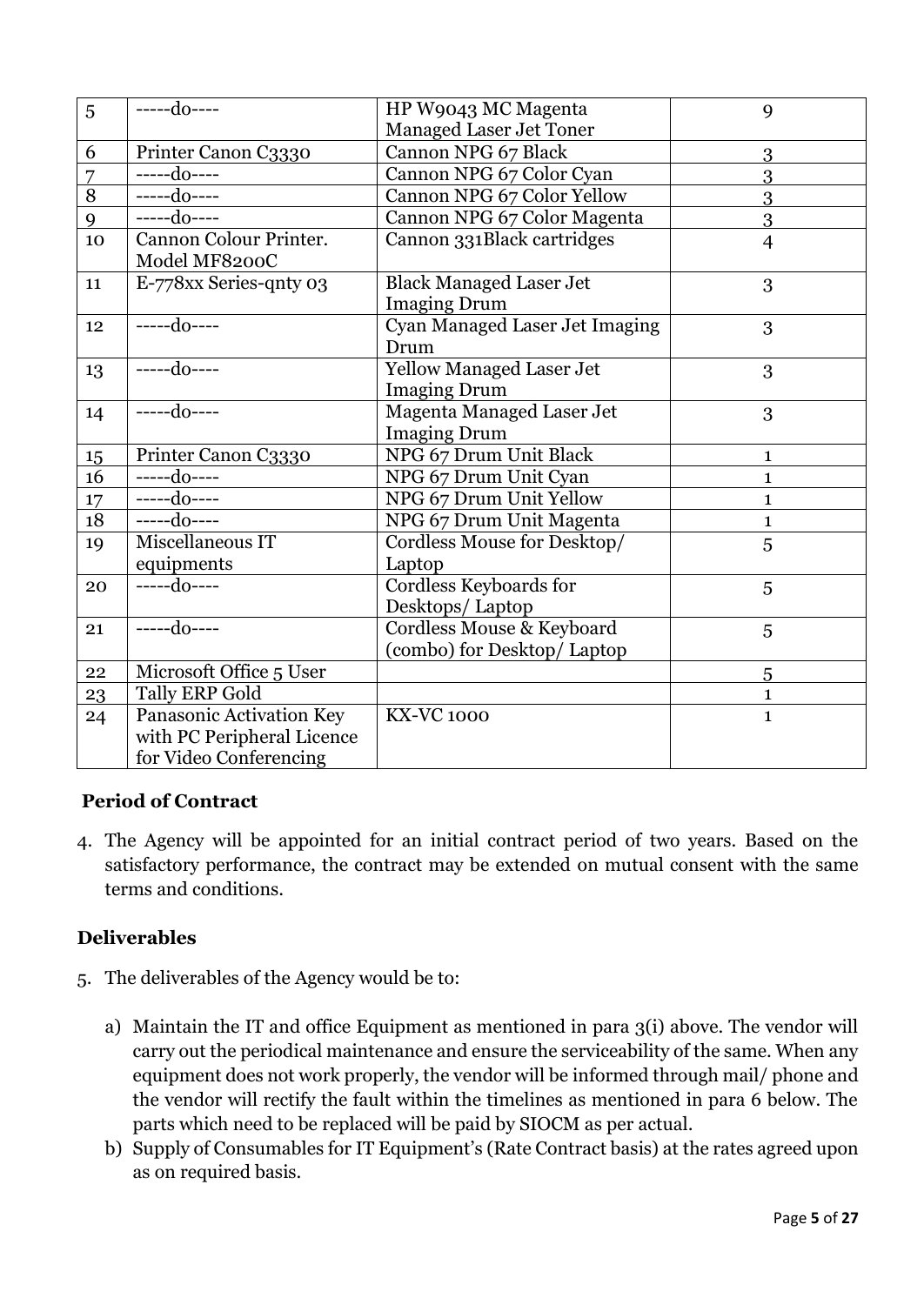# **Timelines**

6. The timelines for the assignment are as under:

| S.             | <b>Activity</b>                                                                              | <b>Timelines</b>                                                        |
|----------------|----------------------------------------------------------------------------------------------|-------------------------------------------------------------------------|
| N <sub>0</sub> |                                                                                              |                                                                         |
| a)             | <b>Minor Fault</b>                                                                           | Within 12 hours of intimation<br>$\bullet$                              |
| b)             | requires<br>onsite<br>fault (which<br>Major<br>replacement with the available spares)        | Within 24 hours of intimation<br>$\bullet$                              |
| $\mathbf{c})$  | Major fault (which requires onsite<br>replacement for which the spares are not<br>available) | Within 48 hours of intimation<br>$\bullet$                              |
| d)             | Repair and servicing can be carried at<br>Agency's workshop                                  | • Within $7$ days of intimation                                         |
| e)             | Supply of Consumables                                                                        | Within<br>Order<br>days<br><sub>of</sub><br>3<br>$\bullet$<br>placement |

**Note: The Agency should be ready to carry out the work / supply the item within a short time keeping in view the urgent requirement of SICOM.**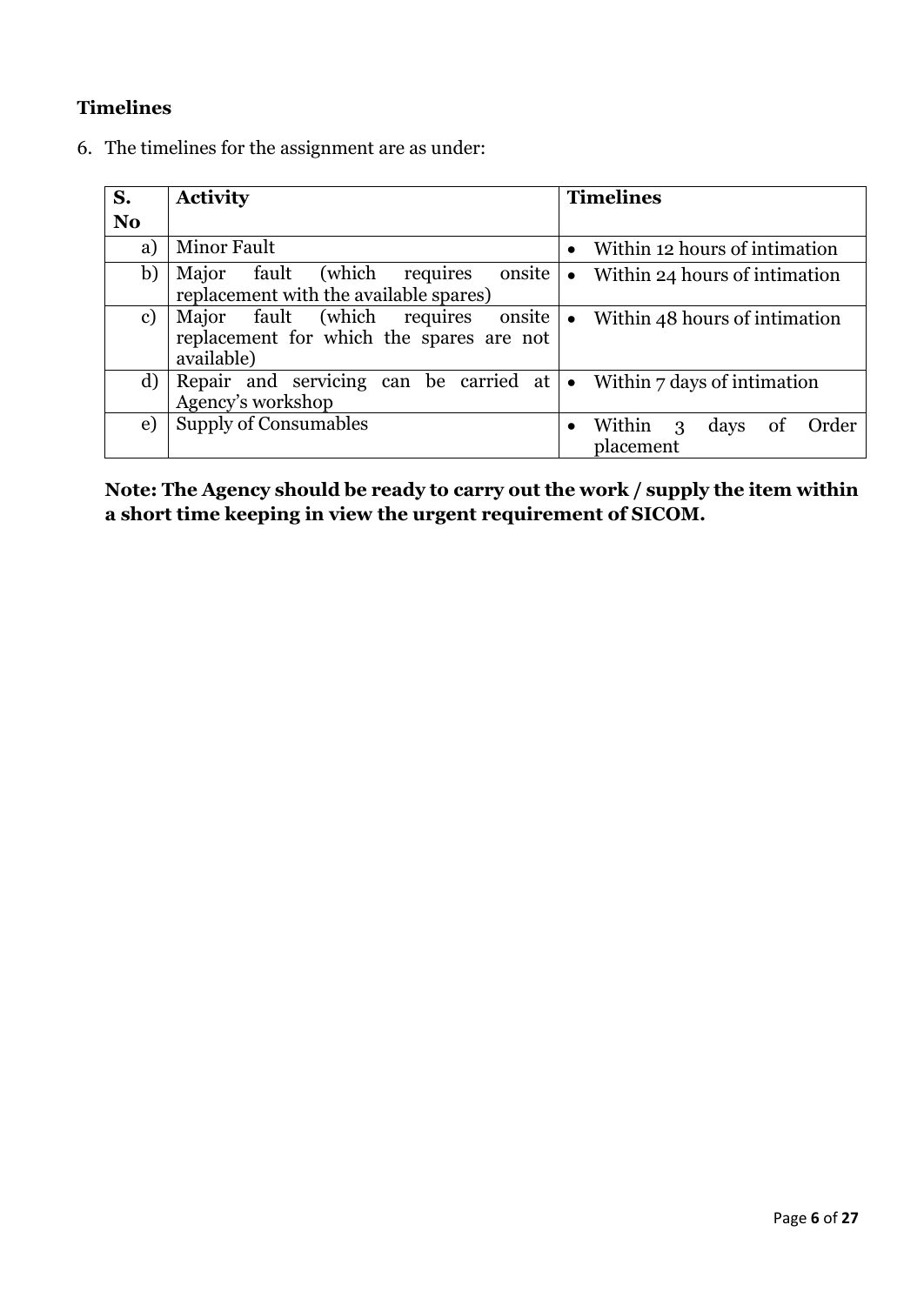## **Tender Process**

The tender will be processed following the Single stage Two Envelop system. The technical proposal and the financial proposal should be submitted simultaneously online by the bidder.

- 1. **Technical Proposal:** The Technical proposal will contain the following:
	- a) Supporting Documents as per **Annexure- IV.**
	- b) The Bidders should sign and provide a Bid Security Declaration as per **Annexure- V.**
	- c) Undertaking by the Bidder regarding the suspension/blacklisting as per **Annexure- VI**.
	- d) An authorized representative of the bidder shall sign the original submission letters in the required format and shall initial all pages. The authorization shall be in the form of a written power of attorney as per **Annexure- VII**.
	- e) Declaration by the bidder as per **Annexure- VIII.**
	- f) Conflict of Interest Declaration as per **Annexure- X.**

**Note: Price and other financial details must not be included in the technical proposal. In case the financial details are included in the technical proposal, the bid would be rejected. Proposals will also be rejected if the bidder fails to submit the required Bid Security Declaration along with the above certificates and documents.** 

- 2. **Financial Proposal:** The Financial proposal will contain the following:
	- a) The rate should be inclusive of all taxes/ charges payable and GST to be shown separately as per **Annexure- XI.**
	- b) For evaluation purpose, the financial proposals including GST shall be considered.
	- c) No deviation of conditions or for change of specifications or additional rate will be entertained at any stage.

**The Contract will be awarded to the eligible bidder whose bid is found to be the lowest (including all applicable taxes & duties, Service Tax, GST etc.) and no correspondence with others shall be made.**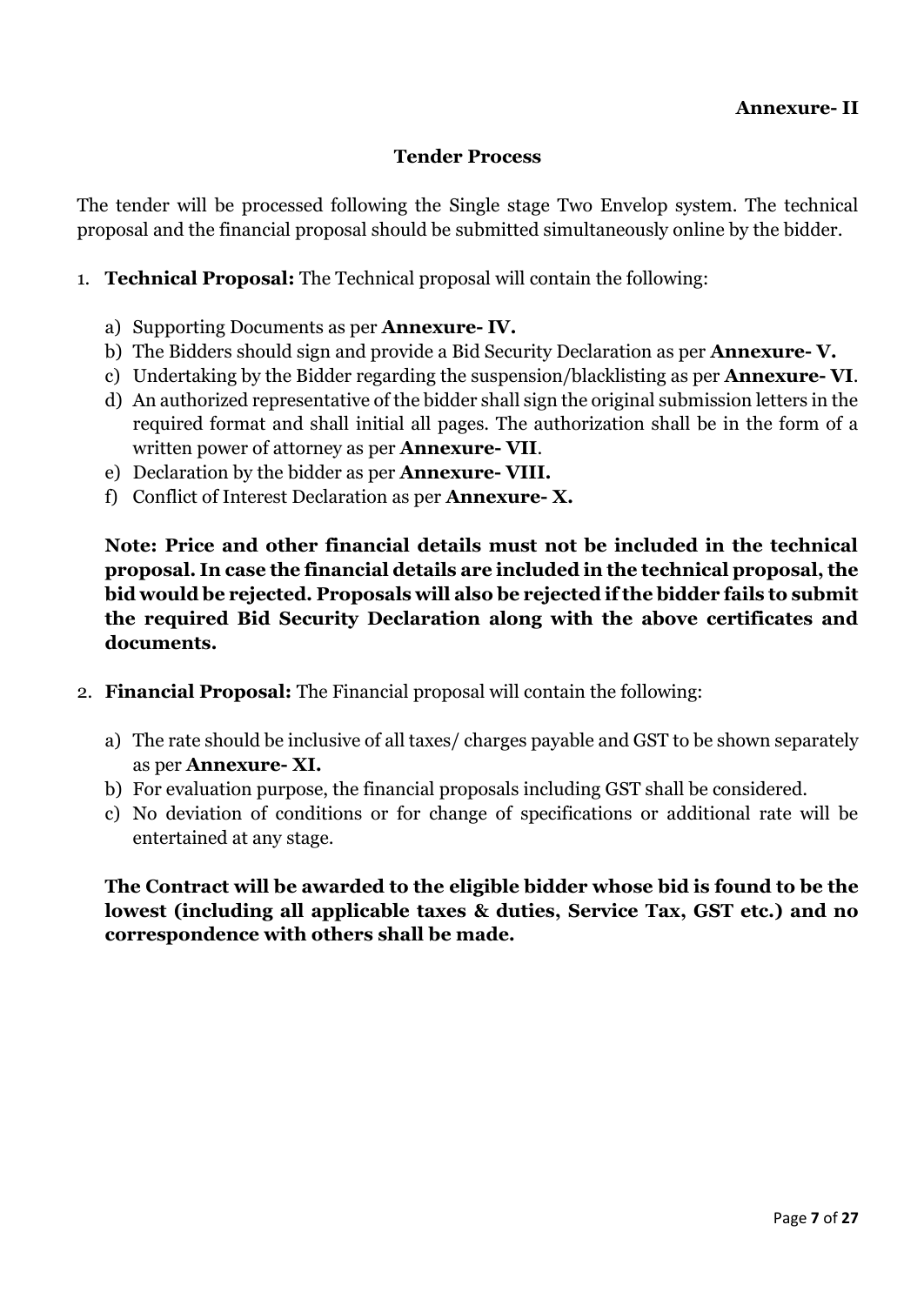# **Eligibility Criterion**

The eligibility criterion is as under:

- 1. The bidder shall be a firm/entity incorporated/ registered under the Indian Companies Act 1956/ 2013; or established under the Indian Partnership Act; LLP Act, 2008. In case of partnership firm, a copy of the partnership deed should be furnished.
- 2. The bidder must have a valid PAN and should be registered for the purpose of GST.
- 3. The bidder should have been in operation for the last 10 years.
- 4. The bidder should have a minimum average annual turnover of INR 11 Lakhs (Rupees Eleven Lakhs only) during the last three financial years i.e. 2018-19, 2019-20 and 2020-21. Audited balance sheet and Profit and Loss account should be submitted accordingly for the last three financial years.
- 5. The Bidder should sign and provide a Bid Security Declaration as per **Annexure- V**.
- 6. The bidder or its subsidiary or its parent company should not have been suspended/ debarred/ blacklisted by any Central / State Government / Public Sector Undertaking in India on the date of opening of technical proposal. Undertaking as per **Annexure- VI** shall be submitted.
- 7. Submission of Power of Attorney as per **Annexure- VII**.
- 8. Experience of having **successfully completed similar works** to Government offices/ Departments/PSUs during last three financial years i.e. 2018-19 to 2020-21 should be either of the following:
	- a) Three similar completed works costing not less than INR 9,00,000/- each (Rupees Nine Lakh only) each

OR

b) Two similar completed works costing not less than INR 11,00,000/- each (Rupees Eleven Lakhs only) each

OR

c) One similar completed work costing not less than INR 17,00,000/- (Rupees Seventeen Lakhs only)

Note:

 $\checkmark$  Purchase order/work order along with Satisfactory Completion Certificate shall be submitted as a proof.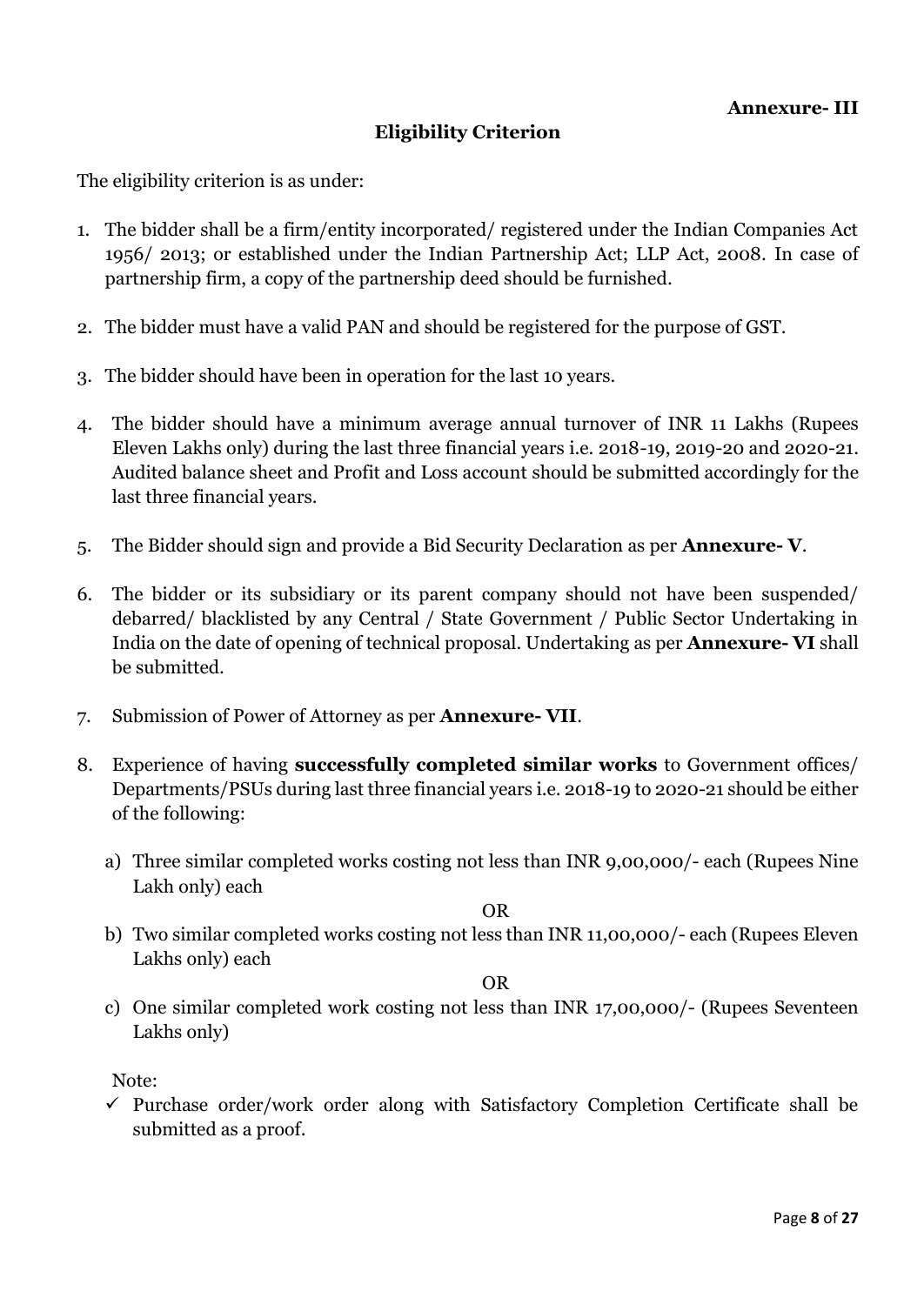- $\checkmark$  Similar work means "Providing/supplying branded IT Equipment" in Central Govt. Dept/State Govt. Dept/Central Autonomous Body/Central Public Sector undertaking, reputed Pvt Ltd Companies.
- 9. Apart from S. No. 8 above, the bidder should also provide a Satisfactory Completion Certificate (with regard to services provided) from Two organisations served during last three financial years i.e. 2018-19 to 2020-21.
- 10. In case of Desktop, Laptop, Printer, the bidder must be manufacturer/agent authorised by the manufacturer/Authorised dealer.
- 11. Bidder must be an authorized service partner of the Original Equipment Manufacturer (OEM) for HP and Dell with respect to the same issued by the OEM which shall be valid till March 2023 must be produced along with other eligible/qualifying documents.
- 12. The prior experience and prior turnover are exempted for Micro and Small Enterprises (MSEs) as defined in MSE Procurement Policy and Start-ups as defined by Department of Industrial Policy and Promotion. The eligibility criteria of 'Experience of firm' and 'prior turnover' as mentioned at Paras 3 and 4 above are exempted for Micro and Small Enterprises (MSEs) as defined in MSE Procurement Policy and start-ups as defined by Department of Industrial Policy and Promotion. These firms will be given full marks for the above two parameters. In this service tender, the service being non-splitable, MSE or Startup quoting price within price band of L-1+15% (Fifteen per cent), that MSE/Startup may be considered at L1 price for combined evaluation for full/complete services, considering spirit of policy for enhancing the Govt. procurement from MSE/ Startup, provided it brings down their price to L-1 price in a situation where L-1 price is from someone other than MSE/ Startup. All such benefits can be given to MSE firms and Startups subject to furnishing of relevant valid registration certificate/ Udyog Aadhar Memorandum as per GFR 2017. Accordingly, in simpler terms, if MSE/Startup quote within the limit of +15% and ready to bring down the offered price to L-1 prices then the combined evaluation would be carried out as per rate of L-1 price for MSE/StartupIn case of MSE/Start-ups, the bidder shall submit the requisite documents along with the Undertaking as per **Annexure- IX**.
- 13. Joint Ventures/ Consortiums are not allowed to participate under this assignment.
- 14. In case any abnormally Low Bid is received, SICOM may reject the Proposal.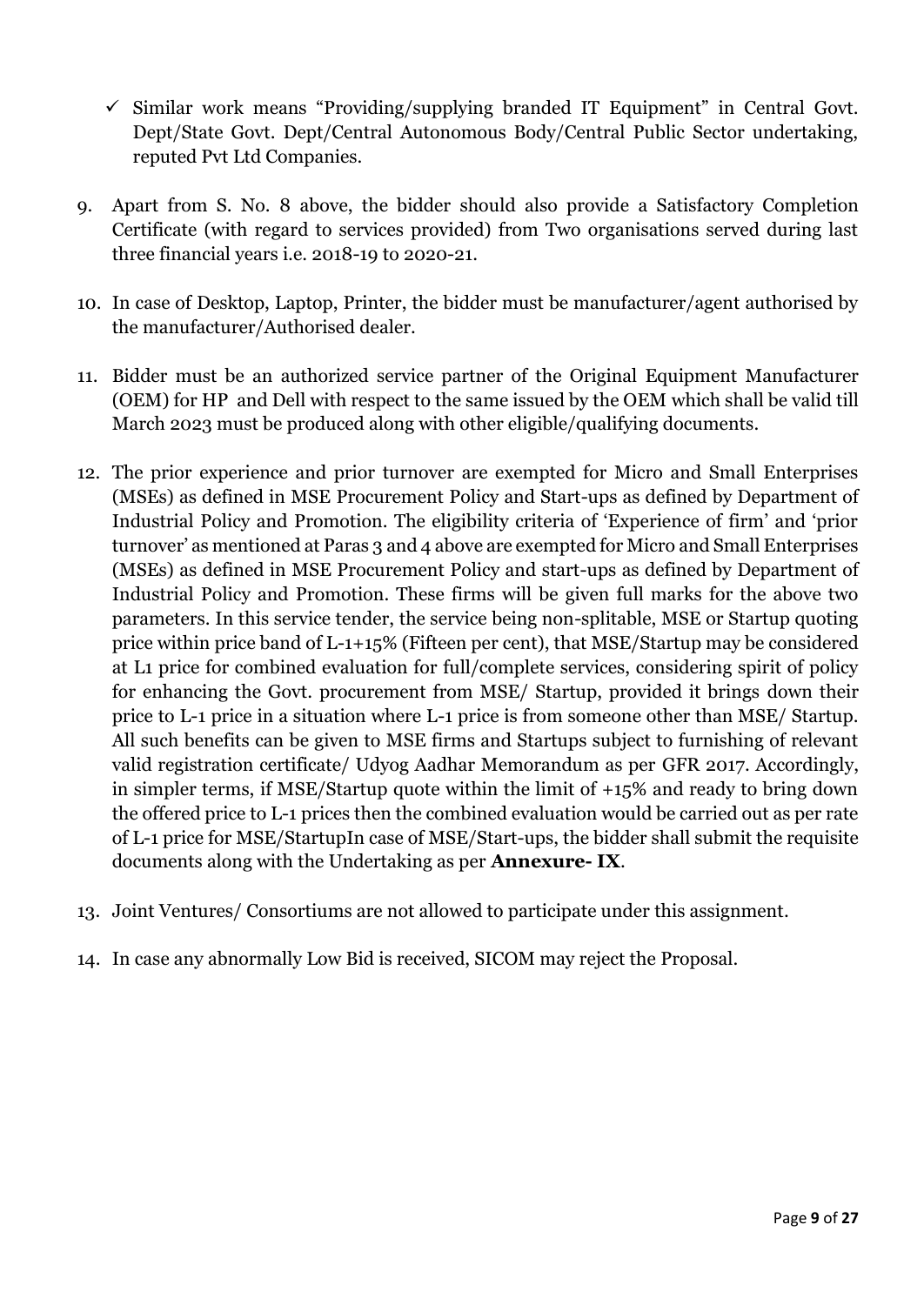**Annexure- IV**

# **Supporting Documents**

| S.  | <b>Technical Eligibility Criteria</b>      | <b>Supporting Documents</b>             | Page |
|-----|--------------------------------------------|-----------------------------------------|------|
| No. |                                            |                                         | No.  |
| 1.  | The bidder shall be a firm/entity must be  | Certificate<br>of<br>Incorporation      |      |
|     | incorporated/ registered under the         | Certificate of registration. In case of |      |
|     | Indian Companies Act 1956/2013; or         | partnership firm, a copy of the         |      |
|     | established<br>under<br>the<br>Indian      | partnership deed should be furnished    |      |
|     | Partnership Act; LLP Act, 2008             |                                         |      |
| 2.  | Name of the Agency with full address       | Details as stated should be submitted   |      |
|     | with pin code, Phone No, Fax No, email     | on the bidder's letter head             |      |
|     | etc. along with the name of the            |                                         |      |
|     | Proprietor/Partners / Directors            |                                         |      |
| 3.  | PAN Card                                   | Self-Attested copy                      |      |
| 4.  | Bidder should be registered with GST       | Certified copy of the registration      |      |
| 5.  | bidder should have<br>The<br>been<br>in    | Certificate of Incorporation            |      |
|     | operation for the alst 10 years            |                                         |      |
|     |                                            | In case of MSE & startups, a copy of    |      |
|     |                                            | valid registration certificate/Udyog    |      |
|     |                                            | Aadhaar Memorandum and other            |      |
|     |                                            | mandatory documents as per GFR          |      |
|     |                                            | 2017 shall be enclosed, failing which   |      |
|     |                                            | their tender will be liable to be       |      |
|     |                                            | ignored/rejected. Also Undertaking      |      |
|     |                                            | as per Annexure- IX shall be            |      |
|     |                                            | submitted                               |      |
| 6.  | The bidder or its subsidiary or its parent | Undertaking as per Annexure-VI          |      |
|     | should<br>not<br>have<br>company<br>been   |                                         |      |
|     | suspended/ debarred/ blacklisted by        |                                         |      |
|     | any Central / State Government / Public    |                                         |      |
|     | Sector Undertaking in India on the date    |                                         |      |
|     | of opening of technical bid                |                                         |      |
| 7.  | Power of Attorney                          | As per Annexure-VII                     |      |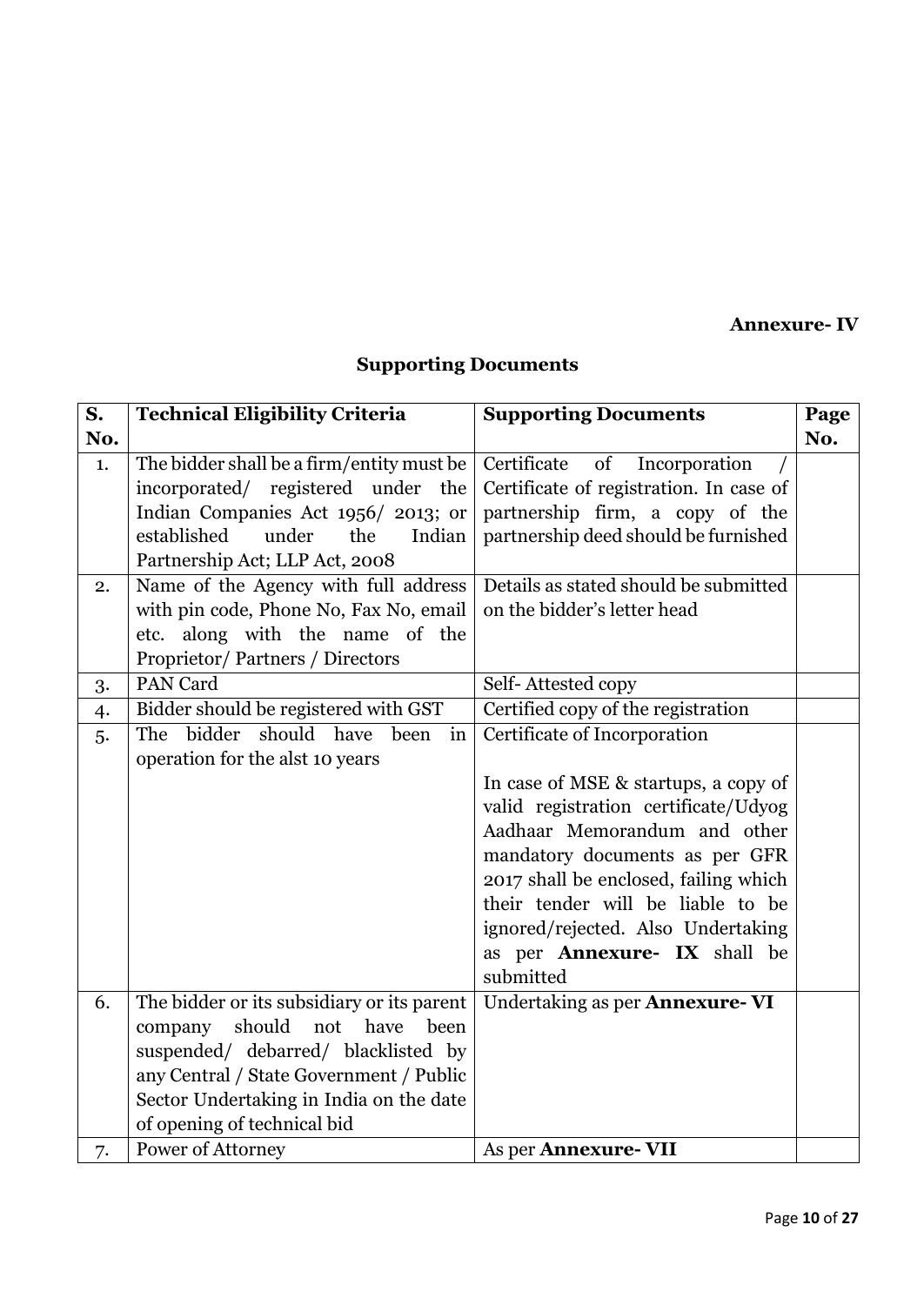| 8.  | The bidder should have a minimum                                                                                                                                                                                                                                                                  | Audited balance sheet and Income                                                                                                                                                                                                                     |  |
|-----|---------------------------------------------------------------------------------------------------------------------------------------------------------------------------------------------------------------------------------------------------------------------------------------------------|------------------------------------------------------------------------------------------------------------------------------------------------------------------------------------------------------------------------------------------------------|--|
|     | average annual turnover of INR 11 Lakh                                                                                                                                                                                                                                                            | statements should be submitted                                                                                                                                                                                                                       |  |
|     | (Rupees Eleven Lakhs only) during the                                                                                                                                                                                                                                                             | accordingly for the three financial                                                                                                                                                                                                                  |  |
|     | last three financial years <i>i.e.</i> year ending                                                                                                                                                                                                                                                | years, as required                                                                                                                                                                                                                                   |  |
|     | 2018-19, 2019-20 and 2020-21                                                                                                                                                                                                                                                                      |                                                                                                                                                                                                                                                      |  |
|     |                                                                                                                                                                                                                                                                                                   | In case of MSE & startups, a copy of                                                                                                                                                                                                                 |  |
|     |                                                                                                                                                                                                                                                                                                   | valid registration certificate/Udyog                                                                                                                                                                                                                 |  |
|     |                                                                                                                                                                                                                                                                                                   | Aadhaar Memorandum and other                                                                                                                                                                                                                         |  |
|     |                                                                                                                                                                                                                                                                                                   |                                                                                                                                                                                                                                                      |  |
|     |                                                                                                                                                                                                                                                                                                   | mandatory documents as per GFR                                                                                                                                                                                                                       |  |
|     |                                                                                                                                                                                                                                                                                                   | 2017 shall be enclosed, failing which                                                                                                                                                                                                                |  |
|     |                                                                                                                                                                                                                                                                                                   | their tender will be liable to be                                                                                                                                                                                                                    |  |
|     |                                                                                                                                                                                                                                                                                                   | ignored/rejected. Also Undertaking                                                                                                                                                                                                                   |  |
|     |                                                                                                                                                                                                                                                                                                   | as per Annexure- IX shall be                                                                                                                                                                                                                         |  |
|     |                                                                                                                                                                                                                                                                                                   | submitted                                                                                                                                                                                                                                            |  |
| 9.  | The bidder must have successfully                                                                                                                                                                                                                                                                 | Copy of Work orders and Completion                                                                                                                                                                                                                   |  |
|     | completed similar services during the                                                                                                                                                                                                                                                             | Certificates shall be submitted                                                                                                                                                                                                                      |  |
|     | last 5 financial years i.e. 2018-19, 2019-                                                                                                                                                                                                                                                        |                                                                                                                                                                                                                                                      |  |
|     | 20 & 2020-21, should be either of the                                                                                                                                                                                                                                                             |                                                                                                                                                                                                                                                      |  |
|     | following:                                                                                                                                                                                                                                                                                        |                                                                                                                                                                                                                                                      |  |
|     |                                                                                                                                                                                                                                                                                                   |                                                                                                                                                                                                                                                      |  |
|     | Three similar completed services costing                                                                                                                                                                                                                                                          |                                                                                                                                                                                                                                                      |  |
|     | not less than INR 9,00,000/- (Rupees                                                                                                                                                                                                                                                              |                                                                                                                                                                                                                                                      |  |
|     | Nine Lakhs only) each                                                                                                                                                                                                                                                                             |                                                                                                                                                                                                                                                      |  |
|     | <b>OR</b>                                                                                                                                                                                                                                                                                         |                                                                                                                                                                                                                                                      |  |
|     |                                                                                                                                                                                                                                                                                                   |                                                                                                                                                                                                                                                      |  |
|     | Two similar completed services costing                                                                                                                                                                                                                                                            |                                                                                                                                                                                                                                                      |  |
|     | not less than INR 11,00,000/- (Rupees                                                                                                                                                                                                                                                             |                                                                                                                                                                                                                                                      |  |
|     | Eleven Lakhs only) each                                                                                                                                                                                                                                                                           |                                                                                                                                                                                                                                                      |  |
|     | <b>OR</b>                                                                                                                                                                                                                                                                                         |                                                                                                                                                                                                                                                      |  |
|     |                                                                                                                                                                                                                                                                                                   |                                                                                                                                                                                                                                                      |  |
|     |                                                                                                                                                                                                                                                                                                   |                                                                                                                                                                                                                                                      |  |
|     | Seventeen Lakhs only)                                                                                                                                                                                                                                                                             |                                                                                                                                                                                                                                                      |  |
|     |                                                                                                                                                                                                                                                                                                   |                                                                                                                                                                                                                                                      |  |
| 10. | Satisfactory Completion Certificate from                                                                                                                                                                                                                                                          | Satisfactory Completion Certificates                                                                                                                                                                                                                 |  |
|     | any two Organizations served during the                                                                                                                                                                                                                                                           | shall be submitted                                                                                                                                                                                                                                   |  |
|     |                                                                                                                                                                                                                                                                                                   |                                                                                                                                                                                                                                                      |  |
|     |                                                                                                                                                                                                                                                                                                   |                                                                                                                                                                                                                                                      |  |
|     |                                                                                                                                                                                                                                                                                                   |                                                                                                                                                                                                                                                      |  |
|     |                                                                                                                                                                                                                                                                                                   |                                                                                                                                                                                                                                                      |  |
|     |                                                                                                                                                                                                                                                                                                   |                                                                                                                                                                                                                                                      |  |
|     |                                                                                                                                                                                                                                                                                                   |                                                                                                                                                                                                                                                      |  |
|     |                                                                                                                                                                                                                                                                                                   |                                                                                                                                                                                                                                                      |  |
|     |                                                                                                                                                                                                                                                                                                   | with<br>other                                                                                                                                                                                                                                        |  |
|     |                                                                                                                                                                                                                                                                                                   |                                                                                                                                                                                                                                                      |  |
|     |                                                                                                                                                                                                                                                                                                   | documents                                                                                                                                                                                                                                            |  |
| 12. | Bidders should provide Bid Security                                                                                                                                                                                                                                                               | Declaration as per <b>Annexure-V</b>                                                                                                                                                                                                                 |  |
| 11. | One similar completed service costing<br>not less than INR 17,00,000/- (Rupees<br>last 3 financial years <i>i.e.</i> 2018-19, 2019-<br>20 & 2020-21<br>In case of Desktop, Laptop, Printer, the<br>bidder must be manufacturer/agent<br>authorised<br>by<br>the<br>manufacturer/Authorised dealer | Authorized service partner of the<br>Original Equipment Manufacturer<br>(OEM) for HP and Dell. Certificate<br>with respect to the same issued by the<br>OEM which shall be valid till 31<br>March 2023 must be produced along<br>eligible/qualifying |  |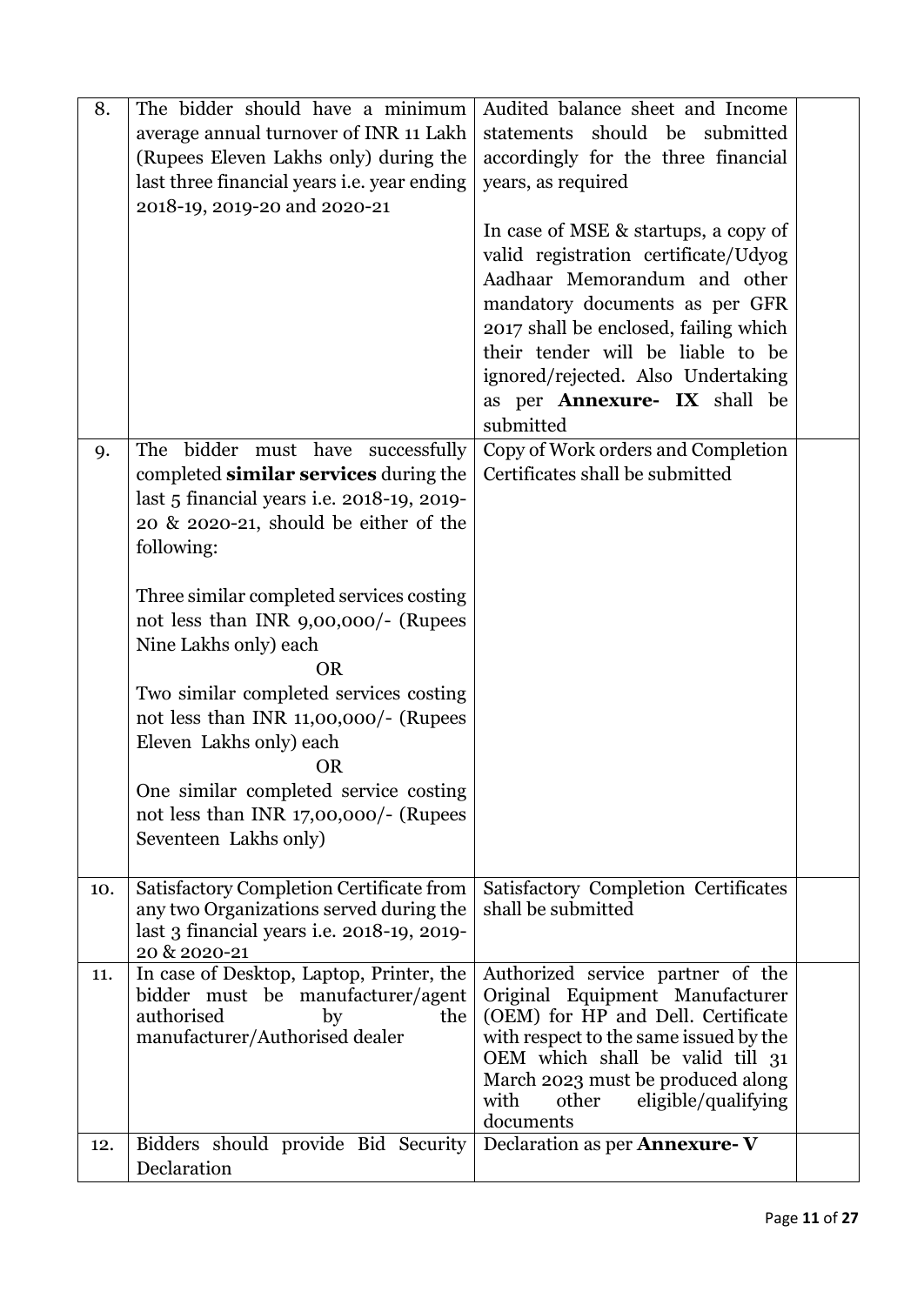| 13. Undertaking by the Bidder        | Declaration as per <b>Annexure- VIII</b> |  |
|--------------------------------------|------------------------------------------|--|
| 14. Conflict of Interest Declaration | Declaration as per <b>Annexure-</b> $X$  |  |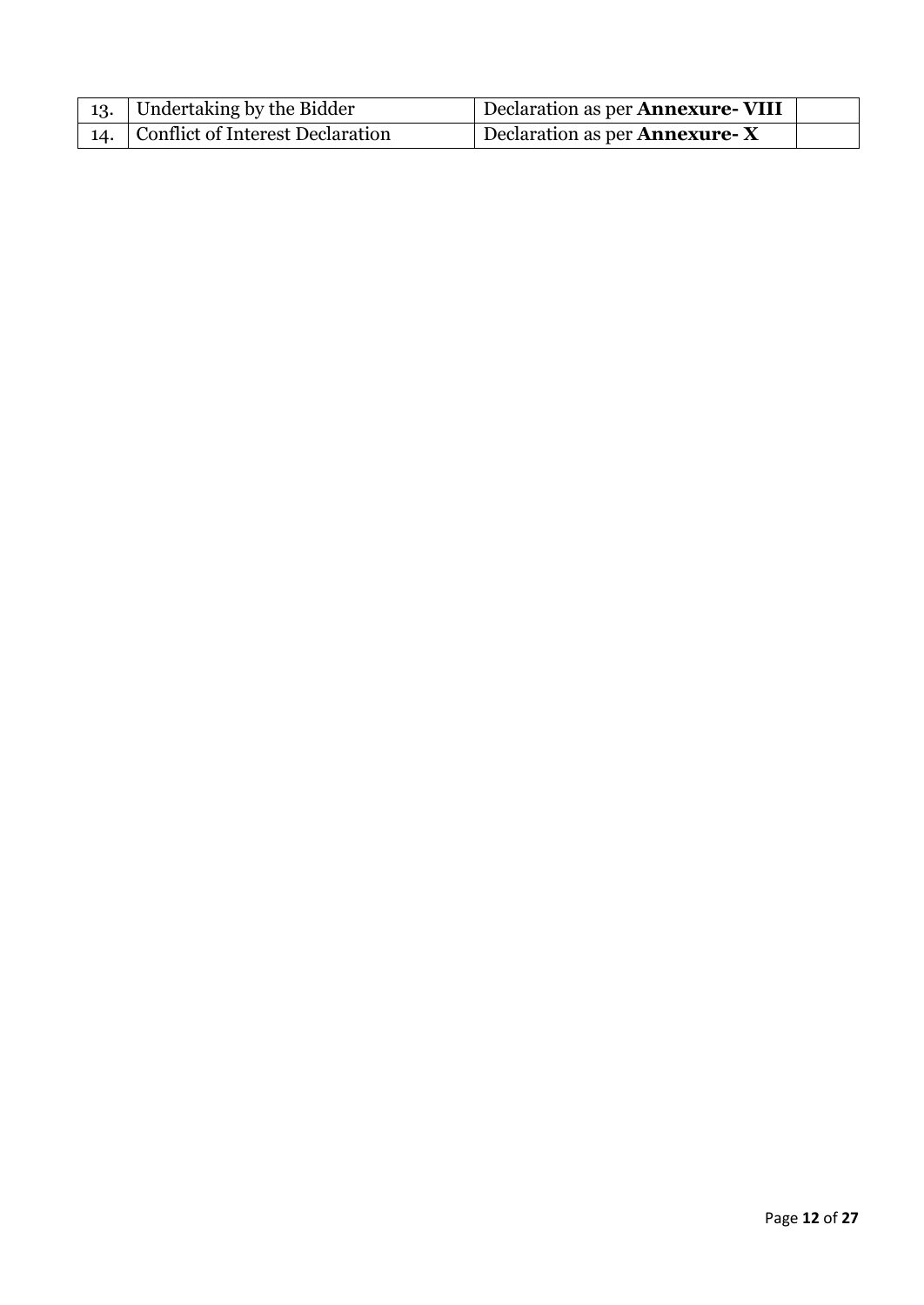# **Bid Security Declaration**

(on Letter Head)

## **Ref. No.:** *[insert: title and ref. number]*

#### **To:** *[insert: name and address of Client]*

We, the undersigned, declare that:

We understand that, according to your conditions, bids must be supported by a Bid Security Declaration.

We accept that we, and in the case of a Joint Venture all partners to it, will automatically be suspended from being eligible for participating in bidding for any contract with you for the period of time of 24 months*,* in case of, and starting from the date of, breaching our obligation(s) under the bidding conditions due to:

- (a) withdrawing our bid, or any part of our bid, during the period of bid validity of 90 days or any extension of the period of bid validity which we subsequently agreed to; or
- (b) having been notified of the acceptance of our bid by you during the period of bid validity, (i) failing or refusing to execute the Contract Agreement, or (ii) failing or refusing to furnish the performance security, if required, in accordance with the Instructions to Bidders.

We understand this Bid Security Declaration shall expire if we are not the successful Bidder, upon the earlier of (i) our receipt of your notification to us of the name of the successful Bidder; or (ii) twenty-eight days after the expiration of the period of bid validity.

If the submission of alternative bids was permitted, and in case we did submit one or more alternative bids, this Bid Security Declaration applies to these parts of our bid as well.

**Signed:** *[insert: signature of person whose name and capacity are shown below]* **Name:** *[insert: name of person signing the Bid Security Declaration],* in the capacity of *[insert: legal capacity of person signing the Bid Security Declaration]* Duly authorized to sign the bid for and on behalf of: *[insert: name of Bidder]* **Dated** on \_\_\_\_\_\_\_\_\_\_\_\_ day of \_\_\_\_\_\_\_\_\_\_\_\_\_\_\_\_\_\_, 2022 *[add Corporate Seal (where appropriate)]*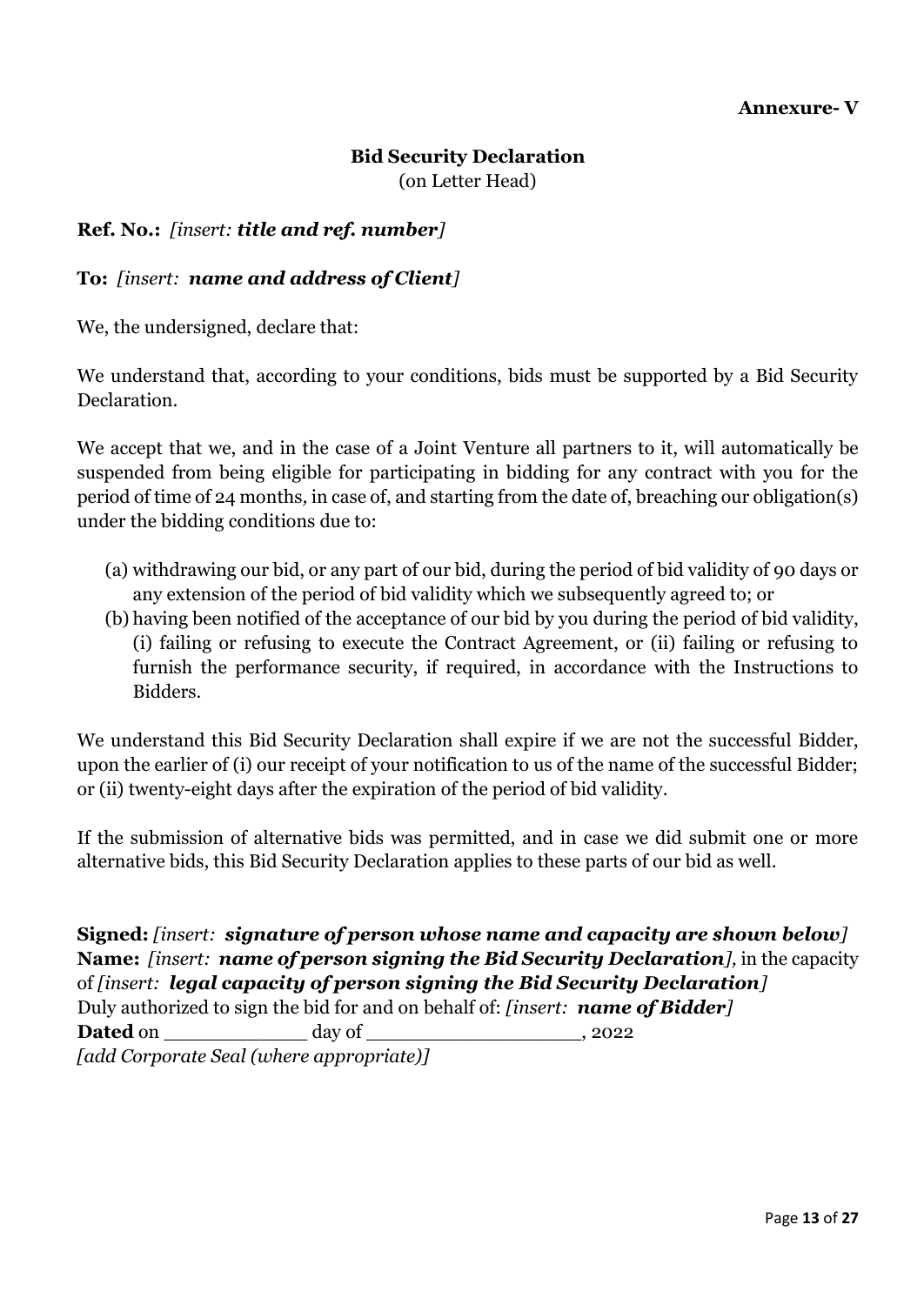## **Undertaking**

(on Letter Head)

I \_\_\_\_\_\_\_\_\_\_\_ son/daughter of \_\_\_\_\_\_\_\_\_\_\_\_\_\_\_ resident of \_\_\_\_\_\_\_\_\_\_\_\_\_\_\_\_\_\_\_ solemnly undertake that I am an authorized signatory of M/s \_\_\_\_\_\_\_\_\_\_\_\_\_\_\_\_\_\_\_\_\_\_ *(insert name of the company with full address)* and I hereby undertake that we, our subsidiary/ our parent company, have not been suspended/ debarred/ blacklisted by any Ministry/Department/Organization/PSUs on the date of opening of technical proposal.

Name: \_\_\_\_\_\_\_\_\_\_\_\_\_\_\_\_\_\_

Signature: \_\_\_\_\_\_\_\_\_\_\_\_\_\_\_

Mobile Number: \_\_\_\_\_\_\_\_\_\_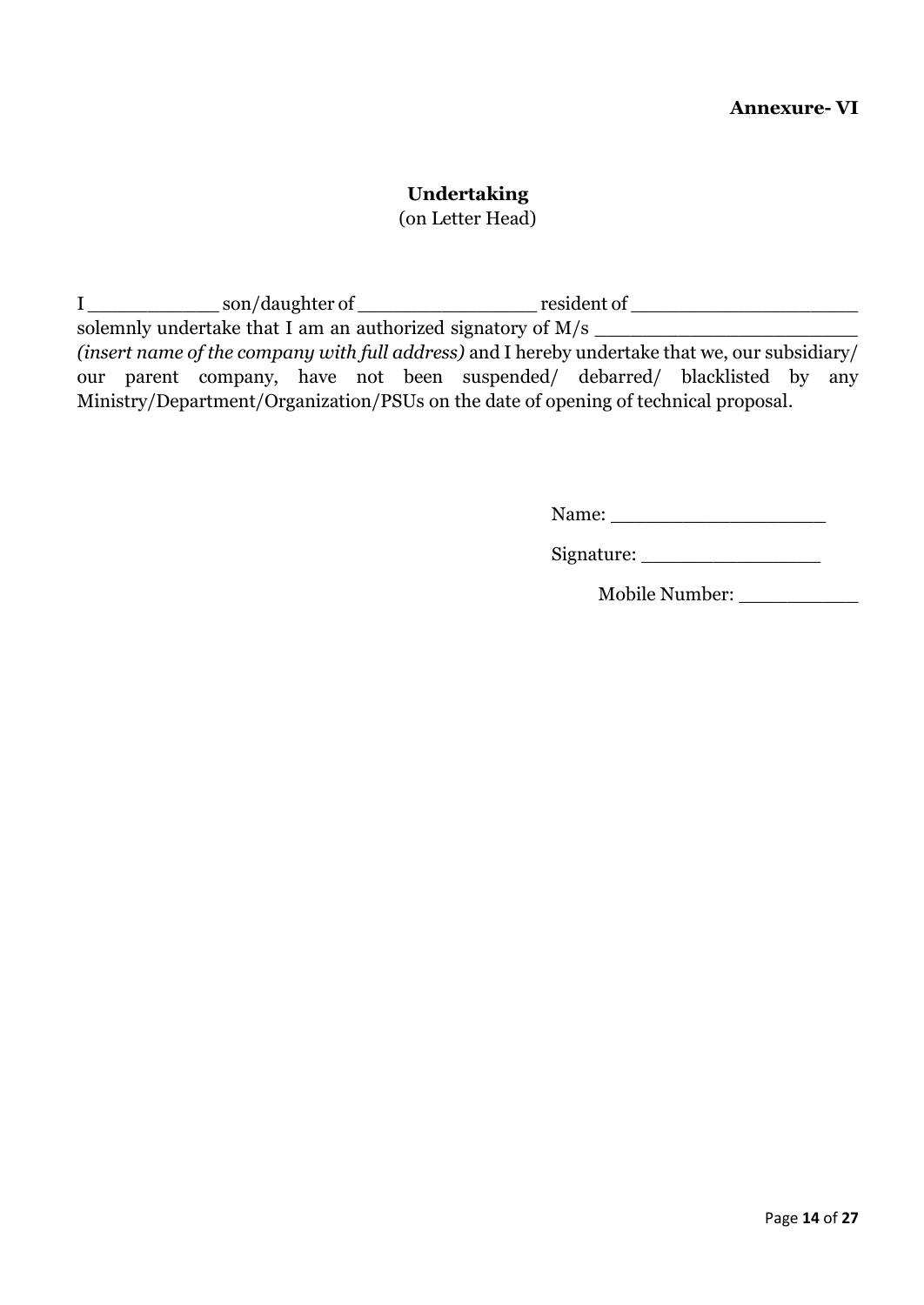#### **Power of Attorney**

(On Letter Head)

We (name of the company and address of the registered office) do hereby appoint and authorize Mr./ Ms. (full name and residential address) who is presently employed with us and holding the position of \_\_\_\_\_\_\_\_\_\_\_, to do in our name and on our behalf, all such acts, deeds and things necessary in connection with or incidental to our bid document for **\_\_\_\_\_\_\_\_\_\_\_\_\_\_\_\_\_\_\_\_\_\_\_**, including signing and submission of all documents and providing information/ responses to SICOM in all matters in connection with our bid.

We hereby agree to ratify all acts, deeds and things lawfully done by our said ------------------------------pursuant to this Power of Attorney and that all acts, deeds and things done by him/her shall and shall always be deemed to have been done by us.

Dated day of 2022

For

(Signature)

(Name, Designation and Address) Accepted

(Signature)

(Name, Title and Address of the Authorized Person) Date

**Note:** The mode of execution of the Power of Attorney should be in accordance with the procedure, if any, laid down by the applicable law and the charter documents of the executants and when it is so required the same should be under common seal affixed in accordance with the required procedure. In addition, wherever required, the bidder should submit for verification the extract of the charter documents and documents such as a resolution / power of attorney in favour of the person executing this Power of Attorney for the delegation of power hereunder on behalf of the bidder.

In case the bid is signed by an authorized Director / Partner or Proprietor of the bidder, a certified copy of the appropriate resolution / document conveying such authority may be enclosed in lieu of the Power of Attorney.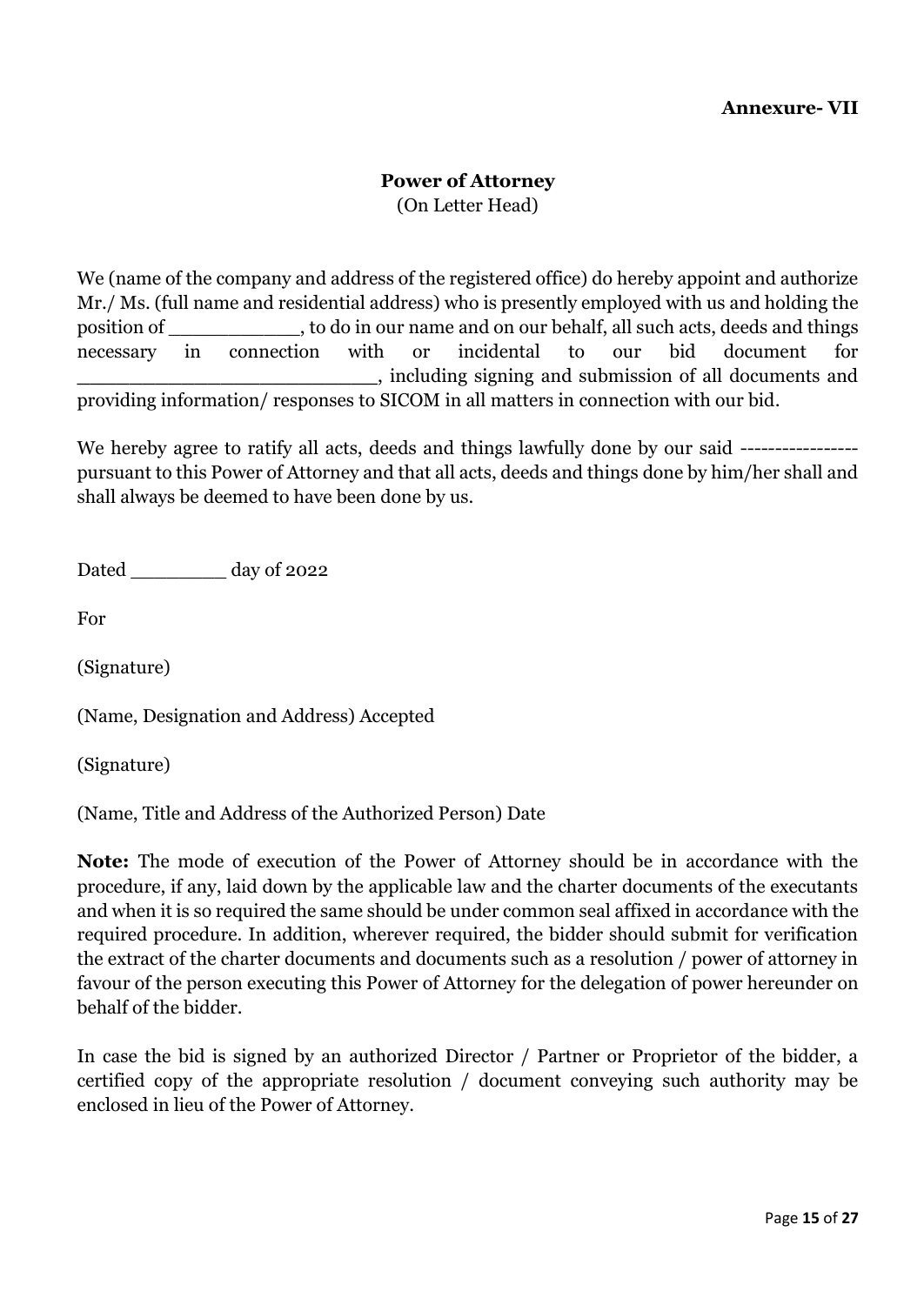#### **Declaration by Bidder**  (On Letter Head)

- a) I/ We read and understood all the conditions and requirements in the tender document for Annual Maintenance Contract of IT Equipments and Supply of IT Consumables.
- b) I/ We hereby certify that all the information furnished above are true to my knowledge. I have no objection to SICOM verifying any or all the information furnished in this document with the concerned authorities, if necessary.
- c) In the event of any information or statement being found to be incorrect in any way and at any time, the same be construed to be a misrepresentation, enabling SICOM to avoid/ cancel any resultant contract and forfeit the Performance Security.
- d) I / we further undertake that as and when called upon by the SICOM for inspection, to produce original (s) of the documents of which copies have been attached hereto.
- e) The bid is valid till 80 days from the date of opening of Technical proposal.
- f) It is certified that I/ we have not been debarred or blacklisted from participation in Government tenders at the time of submission of this tender.
- g) I/ We also certify that, I/ We have understood all the terms and conditions indicated in the tender document and hereby accept the same completely and unconditionally.

Date

Signature of Bidder/Authorized signatory

Name of the Bidder

Seal of the Bidder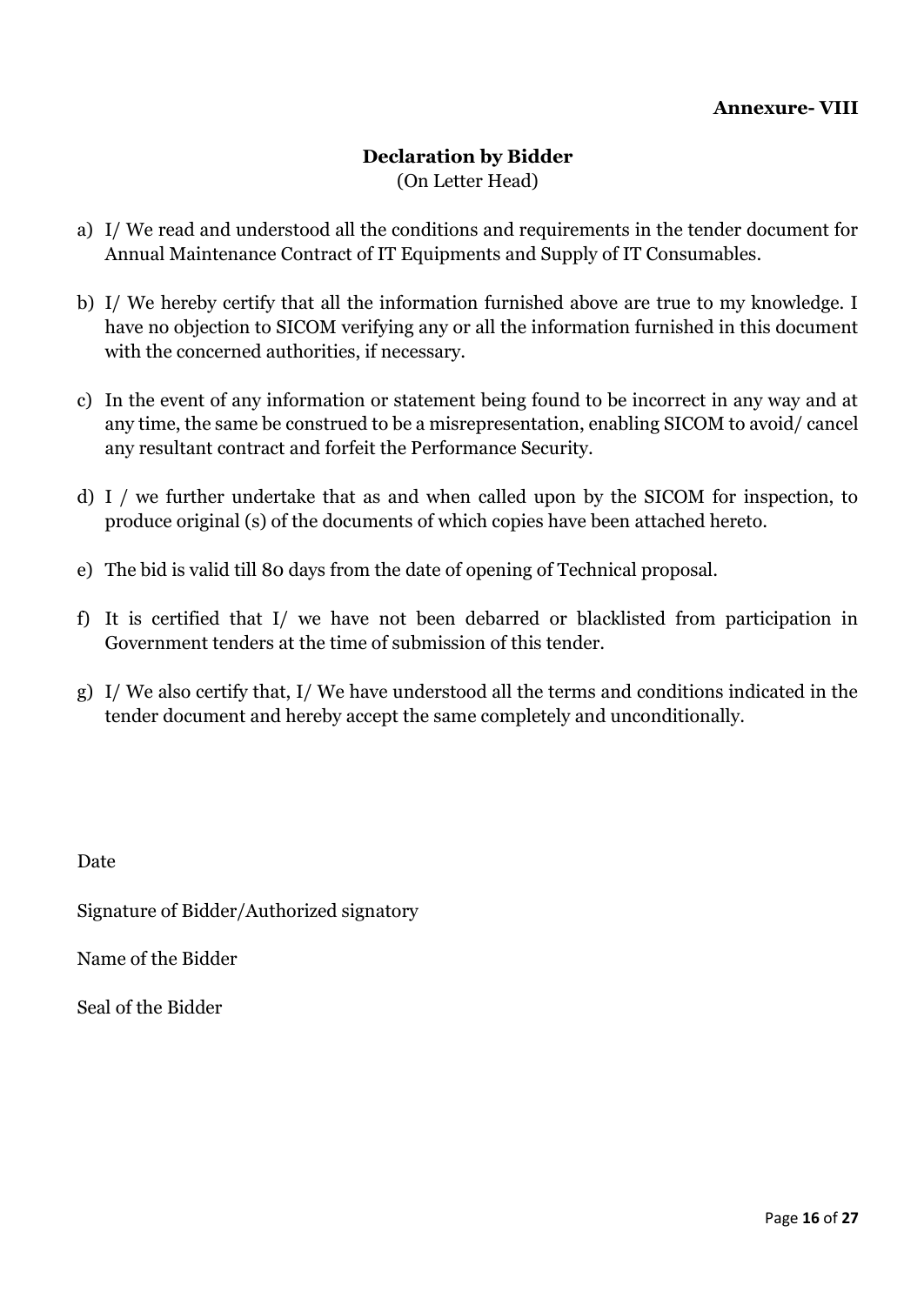#### **Annexure- IX**

# **Undertaking by MSE/Startups (on Letter Head)**

- a) I/ We have read and understood all the conditions and requirements in the tender document.
- b) I/ We are applying in this tender in the capacity of MSME/Startup and comply with all the laid down provisions as per General Financial Rules 2017 and as amended from time to time.
- c) The following documents, to substantiate my claim as MSME/Startup as required under GFR 2017, are enclosed:
	- --------------
	- --------------
	- $\bullet$  --------------
	- --------------
- d) I/ We hereby certify that all the information furnished above are true to my knowledge. I have no objection to SICOM verifying any or all the information furnished in this document with the concerned authorities, if necessary.
- e) In case I/ We haven't submitted any of the requisite/ mandatory documents as per GFR 2017 then SICOM reserves the right to accept or reject the proposal without assigning any reason thereof.
- f) In the event of any information or statement being found to be incorrect in any way and at any time, the same be construed to be a misrepresentation, enabling SICOM to cancel the proposal at any point of time.
- g) I/ We also certify that, I/ We have understood all the terms and conditions indicated in the tender document and hereby accept the same completely and unconditionally.

Date

Signature of Bidder/Authorized signatory

Name of the Bidder

Seal of the Bidder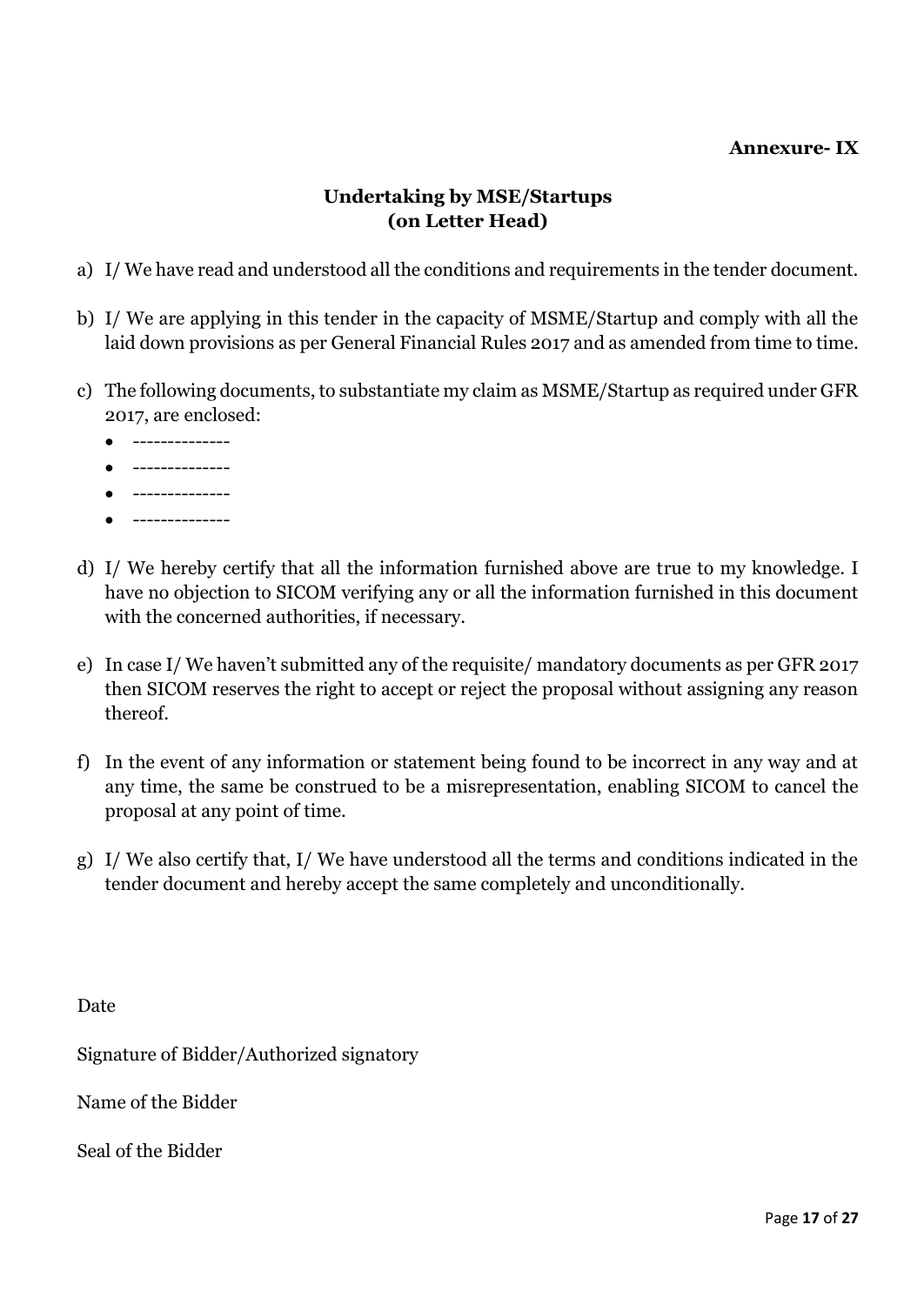# **Conflict of Interest Declaration** (On Letter Head)

#### **Ref. No.:** [*insert title and ref. number]*

#### **To:** [*insert: name and address of Client]*

We, the undersigned, declare that as per the given terms and conditions in the tender document, there shall be no Conflict of Interest.

A bidder in this Tender process shall be considered to have a conflict of interest if the bidder:

- directly or indirectly control, are controlled by or are under common control with another Bidder; or
- receive or have received any direct or indirect subsidy/ financial stake from another bidder; or
- have the same legal representative/ agent as another bidder for purposes of this bid. A Principal can authorize only one agent, and an agent also should not represent or quote on behalf of more than one Principals. However, this shall not debar more than one Authorized distributor from quoting equipment manufactured by an Original Equipment Manufacturer (OEM), in procurements under Proprietary Article Certificate; or
- have a relationship with another bidder, directly or through common third parties, that put it in a position to have access to information about or influence the bid of another Bidder or influence the decisions of the Procuring Entity regarding this Tender process; or
- participate in more than one bid in this tender process. Participation in any capacity by a Bidder (including the participation of a Bidder as sub-contractor in another bid or viceversa) in more than one bid shall result in the disqualification of all bids in which he is a party. However, this does not limit the participation of a non-bidder firm as a subcontractor in more than one bid; or
- would provide goods, works, or non-consulting services resulting from or directly related to consulting services (or were provided by any affiliate that directly or indirectly controls, is controlled by, or is under common control with that firm), for the procurement planning (inter-alia preparation of feasibility/ cost estimates/ Detailed Project Report (DPR), design/ technical specifications, terms of reference (ToR)/ Activity Schedule/ schedule of requirements or the Tender Document etc.) of this Tender process; or
- have a close business or family relationship with a staff of the Procuring Organization who: (i) are directly or indirectly involved in the preparation of the Tender document or specifications of the Tender Process, and/or the evaluation of bids; or (ii) would be involved in the implementation or supervision of resulting Contract unless the conflict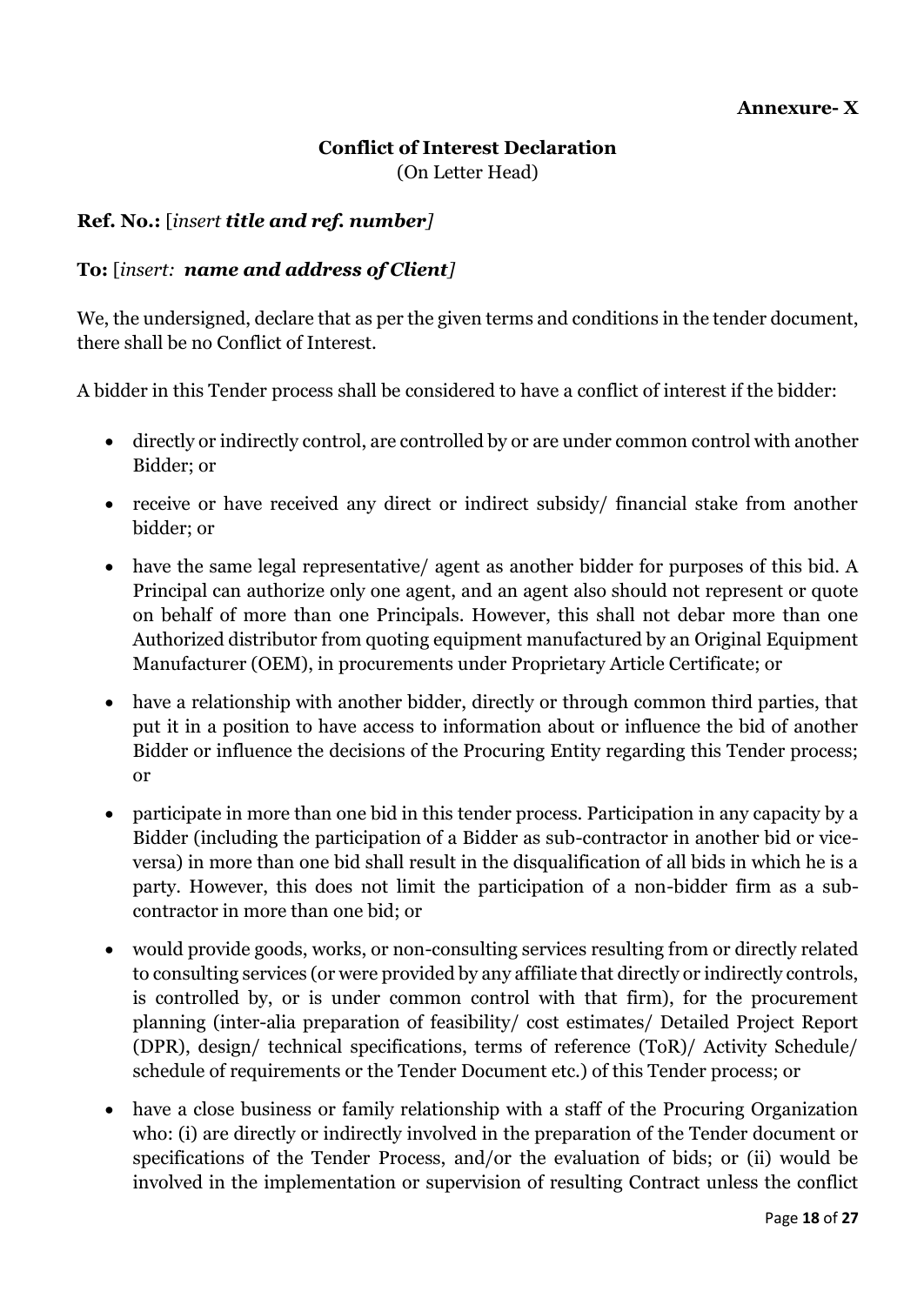stemming from such relationship has been resolved in a manner acceptable to the Procuring Entity throughout the Tender process and execution of the Contract.

I/we have read and understood the above conditions and declare that there is no Conflict of Interest with regards to this assignment.

In case of any Conflict of Interest found during the tendering process or during contract period/implementation, we and in the case of a Joint Venture all partners to it, will automatically be suspended/ debarred/ blacklisted from being eligible for participating in bidding and further legal action as deemed fit may be initiated in this regard. The decision taken by Client will be final.

# **Signed:** *[insert signature of person whose name and capacity are shown below]* **Name:** [*insert: name of person signing the Conflict of Interest Declaration],* in the capacity of *[insert: legal capacity of person signing the Conflict of Interest Declaration]*

Duly authorized to sign the bid for and on behalf of: *[insert name of Bidder]* **Dated** on \_\_\_\_\_\_\_\_\_\_\_\_\_\_ day of \_\_\_\_\_\_\_\_\_\_\_\_\_\_\_\_\_\_\_, 2021 *[add Corporate Seal (where appropriate)]*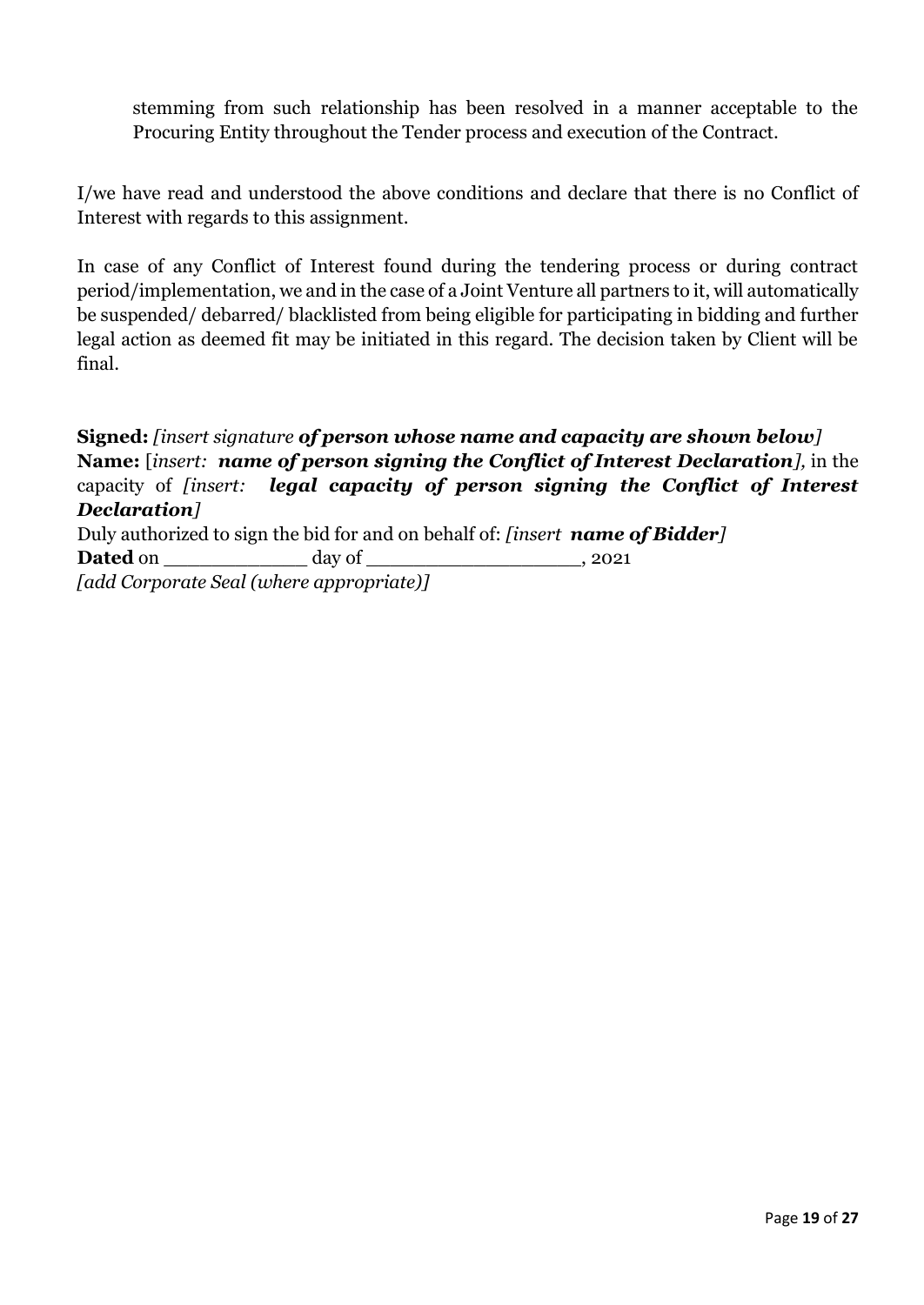# **Financial Bid**

# **The financial bid should be submitted in the following proforma:**

| Particulars                         | Amount |
|-------------------------------------|--------|
| Total cost for AMC of IT Equipments |        |
| $GST$ @                             |        |
| <b>Total Price quoted</b>           |        |
| HSN Code for the service            |        |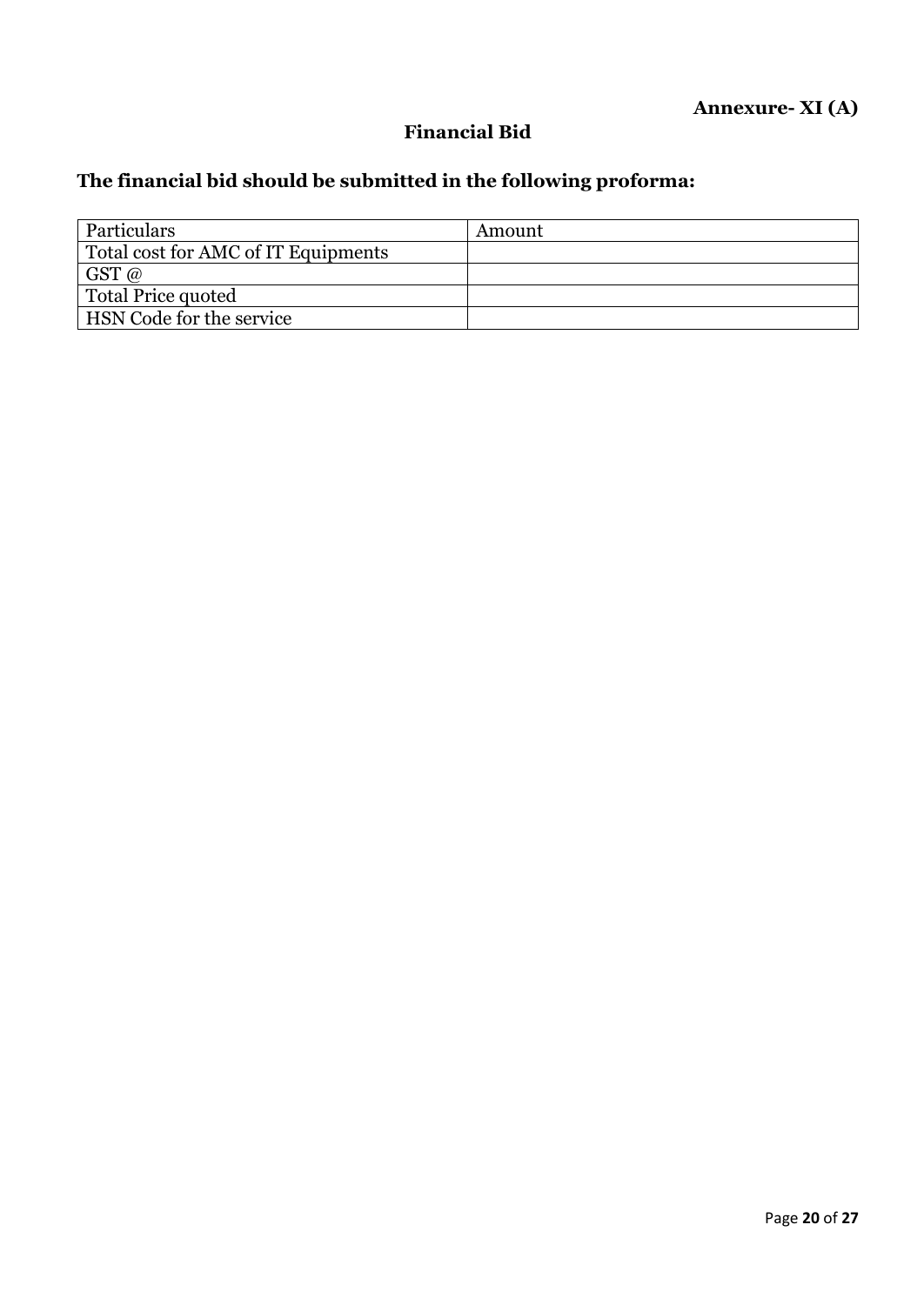**Annexure-XI(B)** 

# **FORMAT FOR QUOTING PRICE FOR CARTRIDGE/ DRUMS FOR PRINTERS /MISCELLANEOUS IT EQUIPMENTS**

| S.<br>No.      | <b>Printer Model   Toner Details</b> |                                                                    | Estima<br>ted<br>Qty<br>per<br>year | <b>Rate per</b><br>unit<br>(excluding<br>$\{tax\}$ | <b>Buy</b><br>back<br>price | <b>Net</b><br><b>Amoun</b><br>t | Price<br>quoted | <b>GST</b><br>% | <b>GST</b><br>amount | <b>Total</b><br>price<br>quoted<br>includi<br>ng GST | <b>HSN</b><br>Code |
|----------------|--------------------------------------|--------------------------------------------------------------------|-------------------------------------|----------------------------------------------------|-----------------------------|---------------------------------|-----------------|-----------------|----------------------|------------------------------------------------------|--------------------|
| a              | $\mathbf b$                          | $\mathbf{c}$                                                       | d                                   | $\mathbf e$                                        | $\overline{\mathbf{f}}$     | $g = e - f$                     | $h = g^*d$      | $\mathbf{i}$    | $i=h^*i$             | $k=h+j$                                              |                    |
| $\mathbf{1}$   | Printer M427<br><b>FDN</b>           | HP CE 228 A<br>Black                                               | 20                                  |                                                    |                             |                                 |                 |                 |                      |                                                      |                    |
| $\mathbf{2}$   | E-778xx Series-<br>qnty 03           | HP W9040 MC<br>black Managed<br>Laser Jet Toner                    | 9                                   |                                                    |                             |                                 |                 |                 |                      |                                                      |                    |
| 3              | -----do----                          | HP W9041 Cyan<br><b>Managed Laser</b><br>Jet Toner                 | 9                                   |                                                    |                             |                                 |                 |                 |                      |                                                      |                    |
| $\overline{4}$ | $---do---$                           | HP W9042 MC<br>yellow Managed<br>Laser Jet Toner                   | $\mathbf{Q}$                        |                                                    |                             |                                 |                 |                 |                      |                                                      |                    |
| 5              | -----do----                          | <b>HP W9043 MC</b><br>Magenta<br><b>Managed Laser</b><br>Jet Toner | 9                                   |                                                    |                             |                                 |                 |                 |                      |                                                      |                    |
| 6              | Printer Canon<br>C3330               | Cannon NPG 67<br>Black                                             | 3                                   |                                                    |                             |                                 |                 |                 |                      |                                                      |                    |
| $\overline{7}$ | $---do---$                           | Cannon NPG 67<br>Color Cyan                                        | 3                                   |                                                    |                             |                                 |                 |                 |                      |                                                      |                    |
| 8              | -----do----                          | Cannon NPG 67<br><b>Color Yellow</b>                               | 3                                   |                                                    |                             |                                 |                 |                 |                      |                                                      |                    |
| 9              | -----do----                          | Cannon NPG 67<br>Color Magenta                                     | 3                                   |                                                    |                             |                                 |                 |                 |                      |                                                      |                    |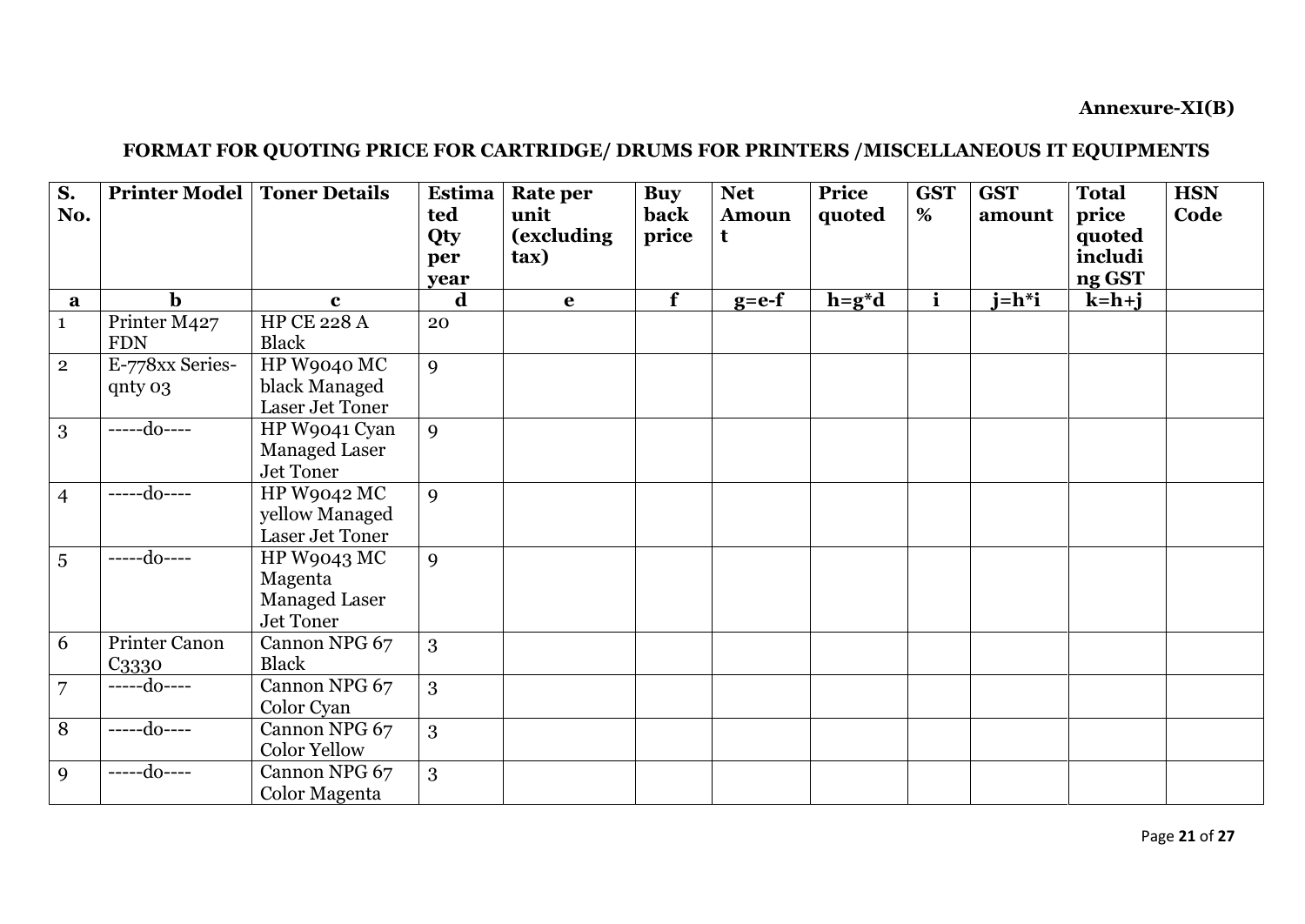| 10 | Canon Colour<br>Printer Model<br><b>MF8200C</b> | Canon 331 Black<br>Catridges                           | $\overline{4}$ |  |  |  |  |
|----|-------------------------------------------------|--------------------------------------------------------|----------------|--|--|--|--|
| 11 | E-778xx Series-<br>qnty 03                      | <b>Black Managed</b><br>Laser Jet Imaging<br>Drum      | 3              |  |  |  |  |
| 12 | $---do---$                                      | Cyan Managed<br>Laser Jet Imaging<br>Drum              | 3              |  |  |  |  |
| 13 | $---do---$                                      | <b>Yellow Managed</b><br>Laser Jet Imaging<br>Drum     | 3              |  |  |  |  |
| 14 | $---do---$                                      | Magenta<br><b>Managed Laser</b><br>Jet Imaging<br>Drum | 3              |  |  |  |  |
| 15 | Printer Canon<br>C3330                          | NPG 67 Drum<br><b>Unit Black</b>                       | $\mathbf{1}$   |  |  |  |  |
| 16 | $---do---$                                      | NPG 67 Drum<br>Unit Cyan                               | $\mathbf{1}$   |  |  |  |  |
| 17 | $---do---$                                      | NPG 67 Drum<br><b>Unit Yellow</b>                      | $\mathbf{1}$   |  |  |  |  |
| 18 | $---do---$                                      | NPG 67 Drum<br>Unit Magenta                            | $\mathbf{1}$   |  |  |  |  |
| 19 | Miscellaneous<br>IT equipments                  | <b>Cordless Mouse</b><br>for Desktop/<br>Laptop        | $\overline{5}$ |  |  |  |  |
| 20 | $---do---$                                      | Cordless<br>Keyboards for<br>Desktops/Laptop           | 5              |  |  |  |  |
| 21 | $---do---$                                      | Cordless Mouse &<br>Keyboard                           | $\overline{5}$ |  |  |  |  |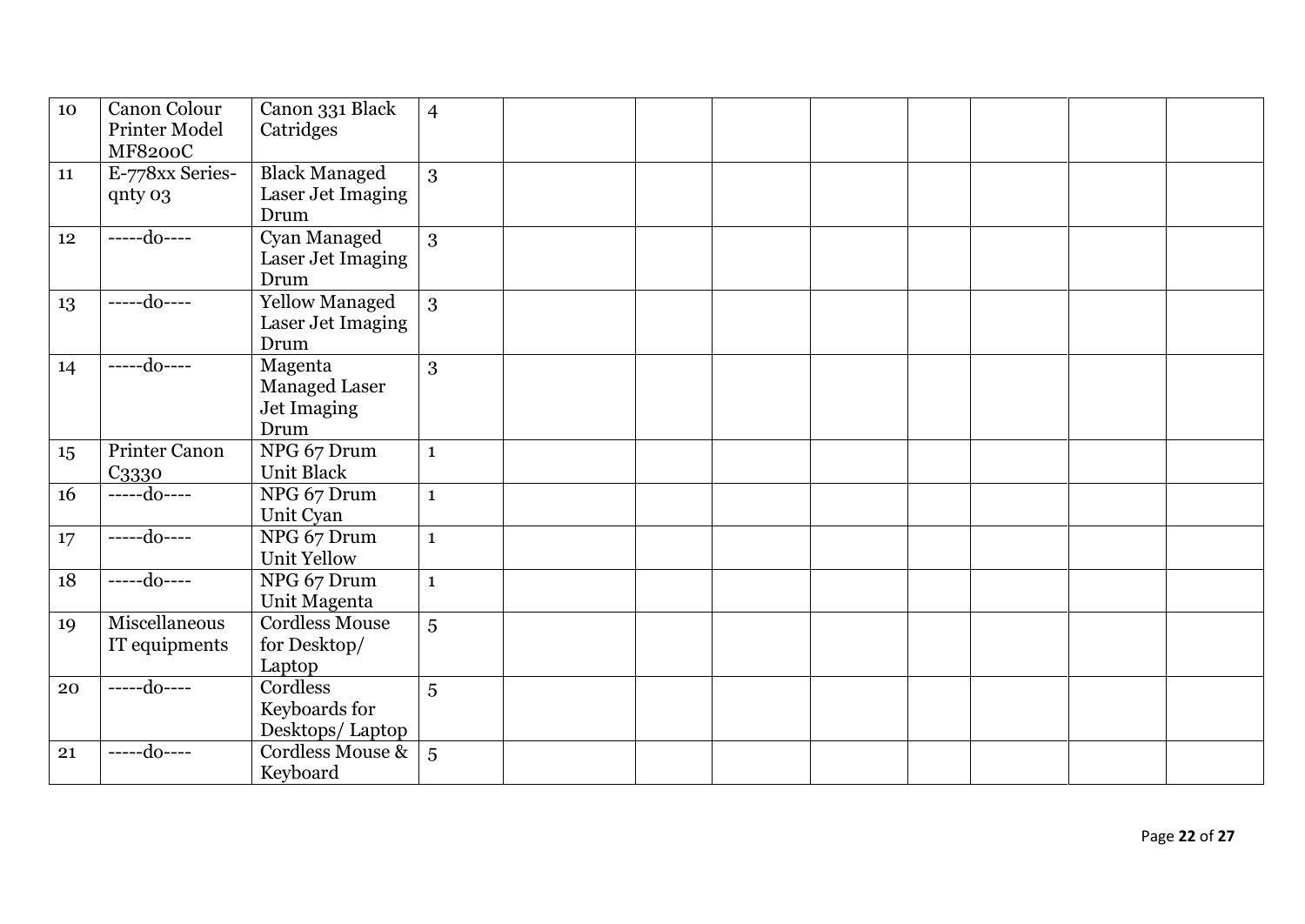|    |                                                                                                      | (combo) for<br>Desktop/ Laptop |                |  |  |  |  |
|----|------------------------------------------------------------------------------------------------------|--------------------------------|----------------|--|--|--|--|
| 22 | Microsoft Office<br>5 User                                                                           |                                | $\overline{5}$ |  |  |  |  |
| 23 | Tally ERP (<br>Gold Edition<br>with TDL)                                                             |                                |                |  |  |  |  |
| 24 | Panasonic<br><b>Activation Key</b><br>Licence with<br>PC Peripheral<br>Kit for Video<br>Conferencing | <b>KX-VC 1000</b>              |                |  |  |  |  |
|    | Total                                                                                                |                                |                |  |  |  |  |

**AMC Charges as per Annexure – XI (A) = Financial quote as per Annexure -XI (B) = Total Cost = …………….(in figure) Total Cost = …………….(in words)**

#### **Important Notes:**

- *The above quoted rates will be valid for two years.*
- *Statutory dues, as applicable, is the liability of the bidder.*
- *In case of any increase/ decrease of GST, the Bidder will inform the same (with proof) to Client and thereafter, the Client will decide accordingly.*
- *The above rates are per unit basis. In case of any increase/decrease, the payment will be made on pro-rata basis.*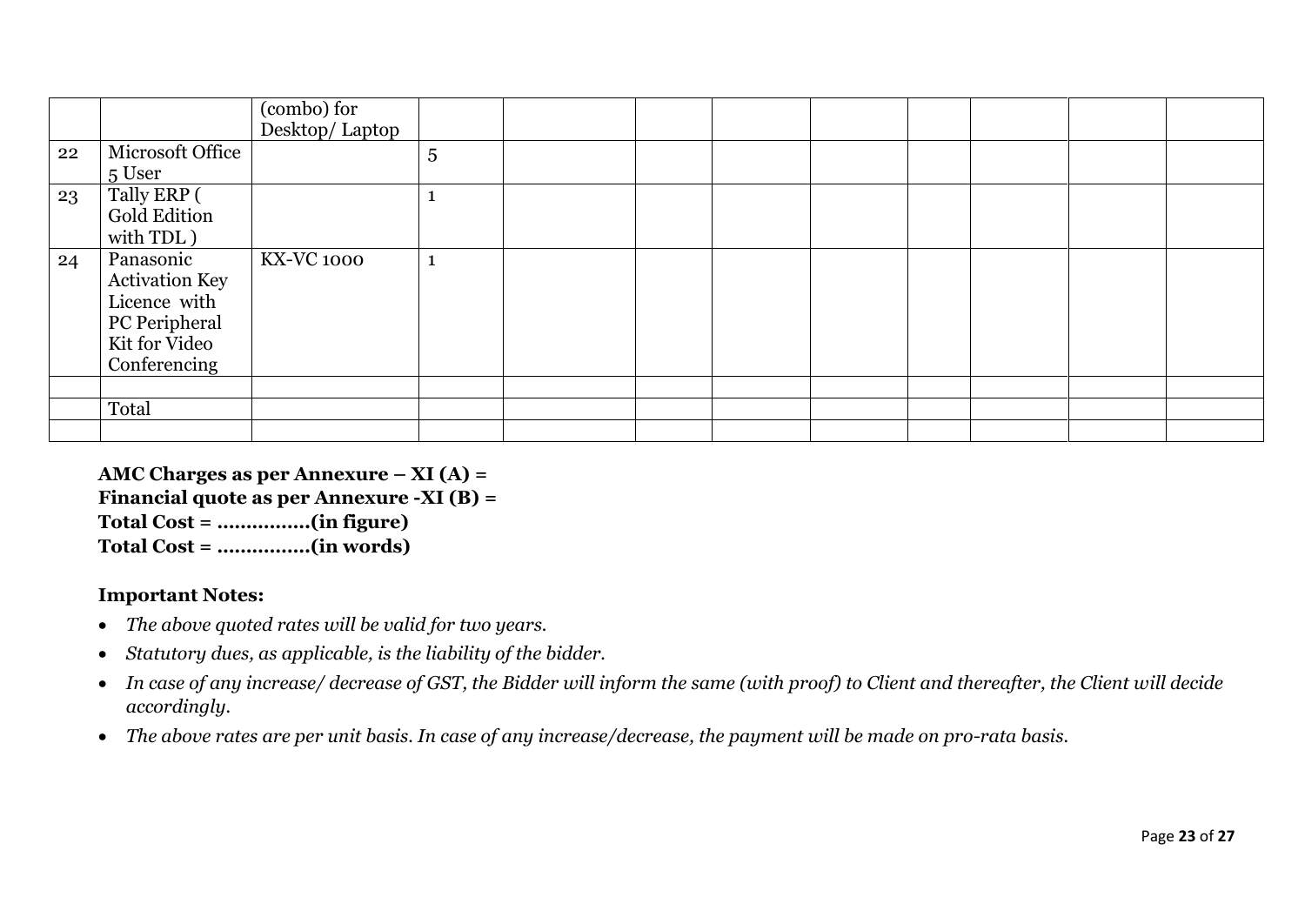#### **Terms & Conditions of the Contract**

#### **A. General:**

- 1. The contract will be initially for a period of two years i.e. ------- 2022 to -------- 2024. The Contract may further be extended on the satisfactory performance of the agency and mutual acceptance on the same terms and conditions by both the parties.
- 2. The agency shall commence the services within 7 days of signing of the contract or as intimated by SICOM.
- 3. SICOM reserves the right to terminate/ curtail the contract at any time after giving 15 days' notice without assigning any reason.
- 4. The rates quoted by the agency are for a period of two years and no increase in the rates for any reason shall be allowed. In case of any extended period, the same rates will apply.
- 5. The agency will be responsible for compliance of all statutory provisions.
- 6. In case of breach of any of terms and conditions, the Competent Authority will have the right to cancel the Contract or to withhold payment in the event of non-commencement or unsatisfactory performance by the agency and nothing will be payable by SICOM in that event and the Security Deposit in the form of Performance Security shall be forfeited. In such eventuality, SICOM further reserves right to purchase the item from any other firm/ market and the cost of the same shall be borne by the agency. Agency can be de-barred or blacklisted if found to be indulging in wrong/ unethical practices or sub-standard material, at any time during the contract period.
- 7. The Agency shall be responsible for corrective maintenance of all IT Equipments. Any lapse in the maintenance of hardware by the Agency shall viewed seriously and the firm shall be penalized for the lapse as mentioned below.
- 8. The Agency shall maintain the equipment's as per manufacturers guidelines and shall use standard components for replacement. Until and unless written order of SICOM are issued, the original specification/characteristics/features shall not be change.
- 9. A logbook shall be maintained in which the onsite Support engineer of the Agency shall record all the complaints made. All the complaints received shall be attended by Agency in following manner:
	- a) Minor fault immediately.
	- b) Major faults within 24 hours of which requires onsite replacement with the available spares, if instructed by SICOM.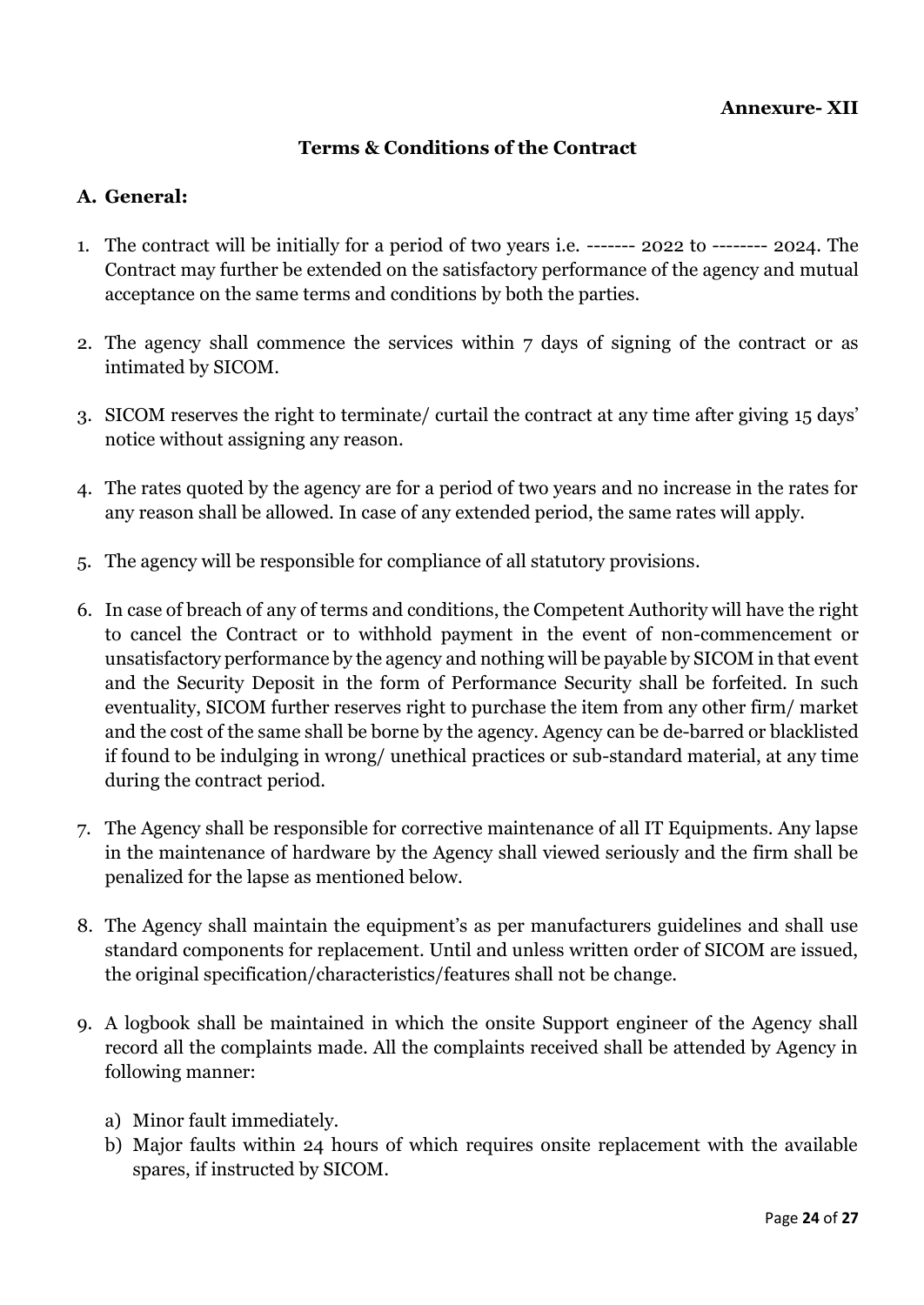- c) Major faults within 48 hrs of which onsite spare parts are not available, excepts for the Laser Printer which are to be serviced from authorized service centers of manufactures.
- d) The Agency shall be responsible for taking backup data and programs available on Personal Computers before attending the fault and shall be also responsible for reloading the same. The backup copies are to be returned to the users, under appropriate acknowledgement.
- e) The Agency shall be responsible to coordinate with Manufacturer Company irrespective of all warranted laptop or Desktop Computer and peripherals etc. installed in SICOM Office.
- f) If the equipment is required to be transported to the agency's/manufacturer's service workshop for repairs, the same shall be undertaken at the risk and cost of the agency.
- g) The replacement of components shall be as per manufacturer's instruction and as per the decision of SICOM.
- h) Repair and servicing of equipment can be carried out at the agency's workshop after attending the complaint by replacement method and the same shall be done within 7 days of the receipt of the complaints.
- 10. The Performance Security may be forfeited by order of the Competent Authority in the event of any breach or negligence or non-observance of any terms/ conditions of contract of for unsatisfactory performance or for non-acceptance of the work order.
- 11. During the contract period or even after expiry of the contract to cover any incorrect or excess payment made on the bills to the agency, shall be retained until the final audit report on the account of agency's bill has been received and examined.
- 12. For all disputes/ difference/ interpretation etc. whatsoever arising out of or relating to this contract, meaning and operation or effect of this contract of the breach thereof, decision of SICOM shall be final and binding on both parties.
- 13. In case the Agency fails to cope with the workload or doesn't render satisfactory services or dishonors the contract in any way, the contract awarded shall be liable to cancellation/termination summarily, without assigning any reason thereof, and the security deposit and payment due to him, if any, shall also be forfeited.
- 14. The agency shall not at any time sub-contract or assign in whole or in part its obligations, liabilities, privileges, benefits, and rights in or under this contract for any purpose and to any intent in favor of any third party without prior consent of the SICOM.
- 15. The agency undertakes to perform the services with the highest standards of the professionalism, ethical competence, integrity and character.
- 16. During the Contract period, in case statutory taxes and duties increases/decreases, agency will inform the same to SICOM.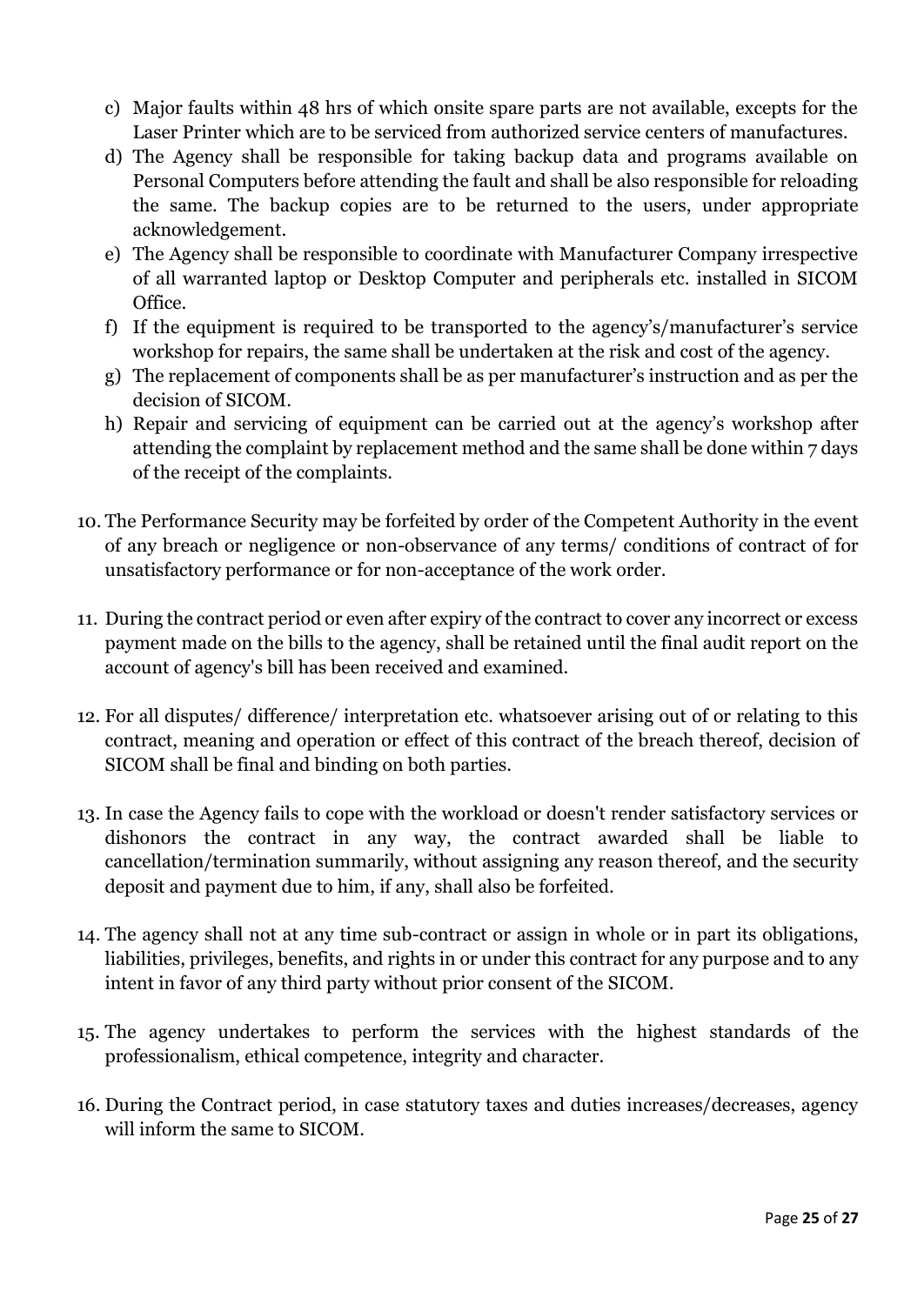- 17. The security deposit of the agency shall remain deposited with the SICOM during the period of contract which can be forfeited in case agency violates the terms and conditions of tender during this period and will not carry any interest.
- 18. The agency shall furnish, a Performance Security for an equal to 3% (three percent) of AMC Amount in the form of Bank Guarantee/ Demand Draft from any scheduled Bank in favour of the "Society of Integrated Coastal Management," payable at New Delhi at the time of execution of contract which should remain valid for a period of sixty days beyond the date of completion of all contractual obligations by the agency. In case the contract is further extended beyond the initial period, the performance bank guarantee will have to be accordingly renewed by the successful agency.
- 19. No interest will be accrued and paid on the security deposits.
- 20.Decision of SICOM will be final and binding on the issues concerned with services rendered by the firm, timely disposal of complaints, replacing the spares with genuine ones, if required, and supply of original cartridges.

## **B. Terms of Payment**:

- 21. No payment shall be made in advance.
- 22.AMC charges will be paid on Quarterly basis. Invoice for Spare Parts and consumable will be paid after completion of work. Duly signed bills in triplicate shall be submitted.
- 23.Payments, subject to Tax Deduction at Source (TDS) shall be processed within 21 days of the submission of the complete documents.

#### **C. Penalty**:

24.If the Agency does not attend the complaint within 24 hours from the time of registration of complaint via email/letter/telephone, a penalty  $\omega$  INR 500 per day for the use shall be levied. If a sub- assembly of the equipment's fails, the penalty shall be applicable for the same scheduled item.

#### **Timelines**

25.The timelines for the assignment are as under:

| S.             | <b>Activity</b>                        | <b>Timelines</b>                               |  |  |  |  |
|----------------|----------------------------------------|------------------------------------------------|--|--|--|--|
| N <sub>o</sub> |                                        |                                                |  |  |  |  |
| a)             | Minor Fault                            | • Within 24 hours of intimation                |  |  |  |  |
| b)             | fault (which requires<br>Major         | onsite $\bullet$ Within 24 hours of intimation |  |  |  |  |
|                | replacement with the available spares) |                                                |  |  |  |  |